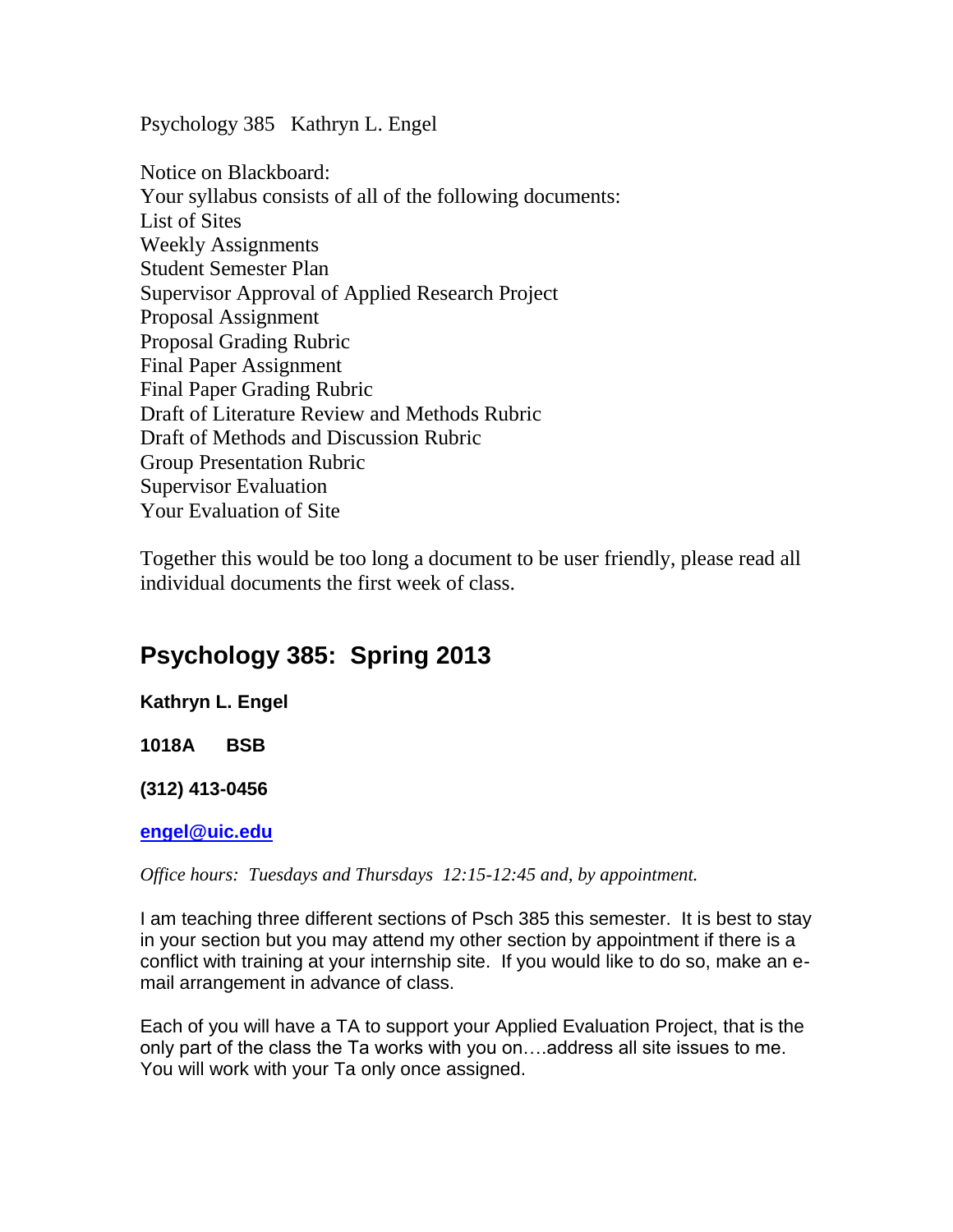| Laura Kuper |                   | Ikuper2@uic.edu    |
|-------------|-------------------|--------------------|
|             | Shanika Blanton   | shanikab@gmail.com |
| Ana         | Genkova           | agenko2@uic.edu    |
| Kyle        | Jones             | kjones42@uic.edu   |
|             | Randi Schuster    | rschus2@uic.edu    |
|             | Sandra Villanueva | svilla26@uic.edu   |

## **Source of Points for Grading**

| 100 | <b>Ratings of Professional Performance at internship</b><br>site by your personal internship site supervisor(s) and<br>by Kathryn Engel. Your supervisor will submit to me an<br>evaluation, however, since each of our site supervisors<br>can be more or less strict, I make the final grade of site<br>performance after communication with site supervisors. |
|-----|------------------------------------------------------------------------------------------------------------------------------------------------------------------------------------------------------------------------------------------------------------------------------------------------------------------------------------------------------------------|
| 30  | <b>Group Presentation</b>                                                                                                                                                                                                                                                                                                                                        |
| 10  | <b>Proposal</b>                                                                                                                                                                                                                                                                                                                                                  |
| 10  | <b>Draft of Literature Review and Methods</b>                                                                                                                                                                                                                                                                                                                    |
| 10  | <b>Draft of Results and Discussion</b>                                                                                                                                                                                                                                                                                                                           |
| 40  | <b>Final Paper</b>                                                                                                                                                                                                                                                                                                                                               |

**Class attendance and participation will be evaluated and can raise your grade.** 

# **Weekly Assignments**

# **Week 1**

**1/14, 1/15: Introduction, organization and field requirements. We will overview common fieldwork topics. Work on selection of a field placement as soon as possible, delayed start dates will require you to work more hours per week to fulfill requirements. Ethics, confidentiality, professional deportment, negotiating a supervisory relationship, and, paperwork.**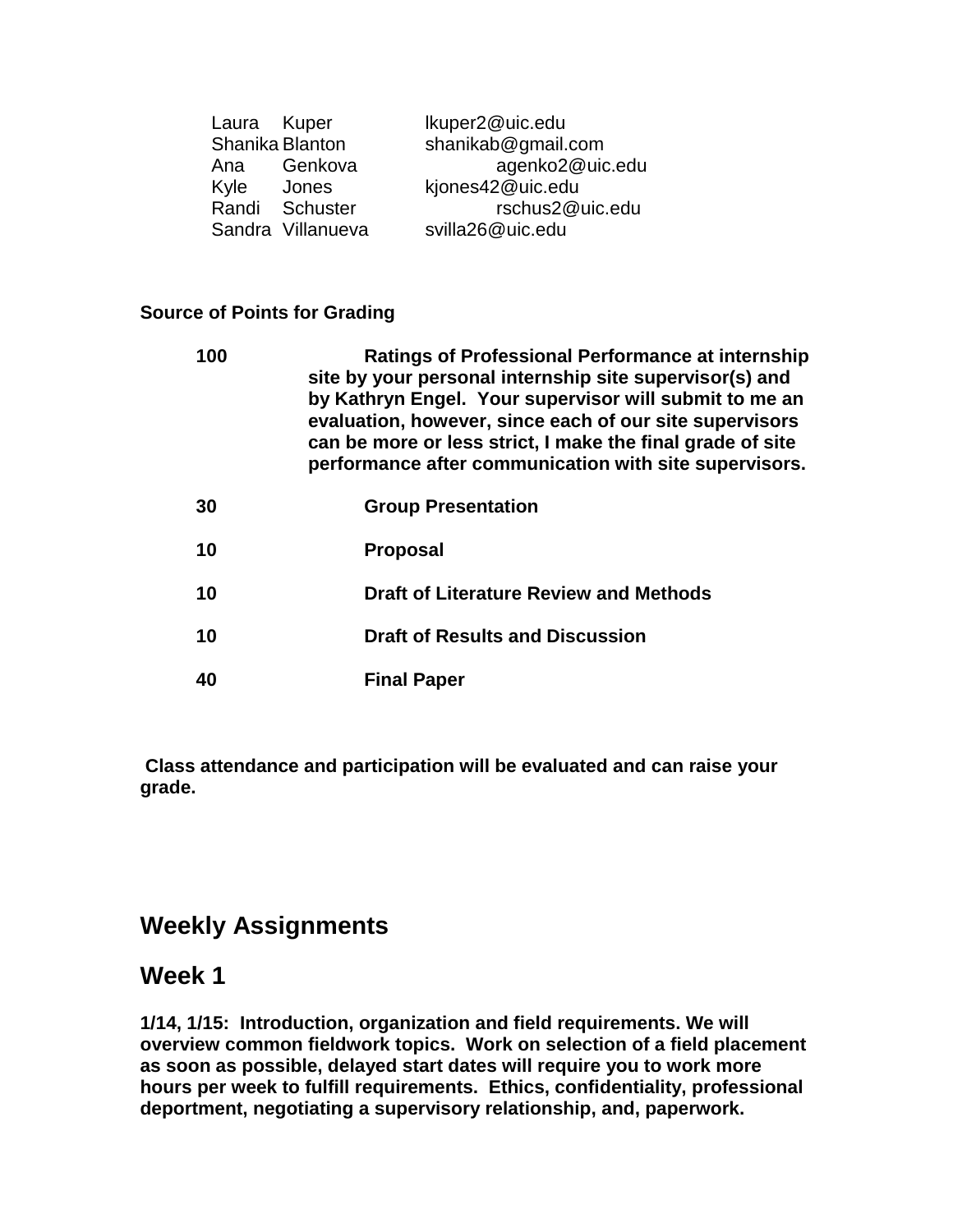**Buying APA student membership and malpractice insurance may not be necessary due to contracts with our sites. Paper Assignments.** 

# **Week 2**

**MLK day do this week 3, 1/22: Continuation of ethics, confidentiality, professional deportment, negotiating a supervisory relationship, and, paperwork. Questions about paper assignments. Training in REFWORKS.**  *Hand in Student Semester Plan signed by your supervisor at the field agency.*

# **Week 3**

**1/28, 1/29: Proposal Presentation and initial TA consultation on proposal must be completed by today.** 

**Come to class prepared to tell the class about your placement and initial experience there. This is the time to discuss your agency issue and your goal for the term (these are detailed in the requirements for your first paper in the long syllabus). You will basically be presenting your proposal out loud to the class for feedback. I encourage you to present on the first week in order to have more feedback for turning in your proposal on the second week.***.* 

# **Week 4**

**2/4,2/5: Writing and designing Methods Sections**

**If you would like time to discuss your placement or your career plans with Kathryn Engel, please e-mail for an appointment. Do not let any problems with your site or site supervisor(s) go unaddressed, we need to meet to find solutions quickly to make sure your internship training is positive. An initial adjustment period to your site is to be expected, any concerns that are still present need to be addressed with Kathryn.**

# **Week 5**

**2/11,2/12: Finish any presentations missed during week 3.**

**Proposals Due.** *Your plan for the semester is to be set up for success by having your proposal run by your TA as well as read and signed by your supervisor well in advance of today. We will not grade proposals without a supervisor signature of approval on the cover page.* **Your paper will either**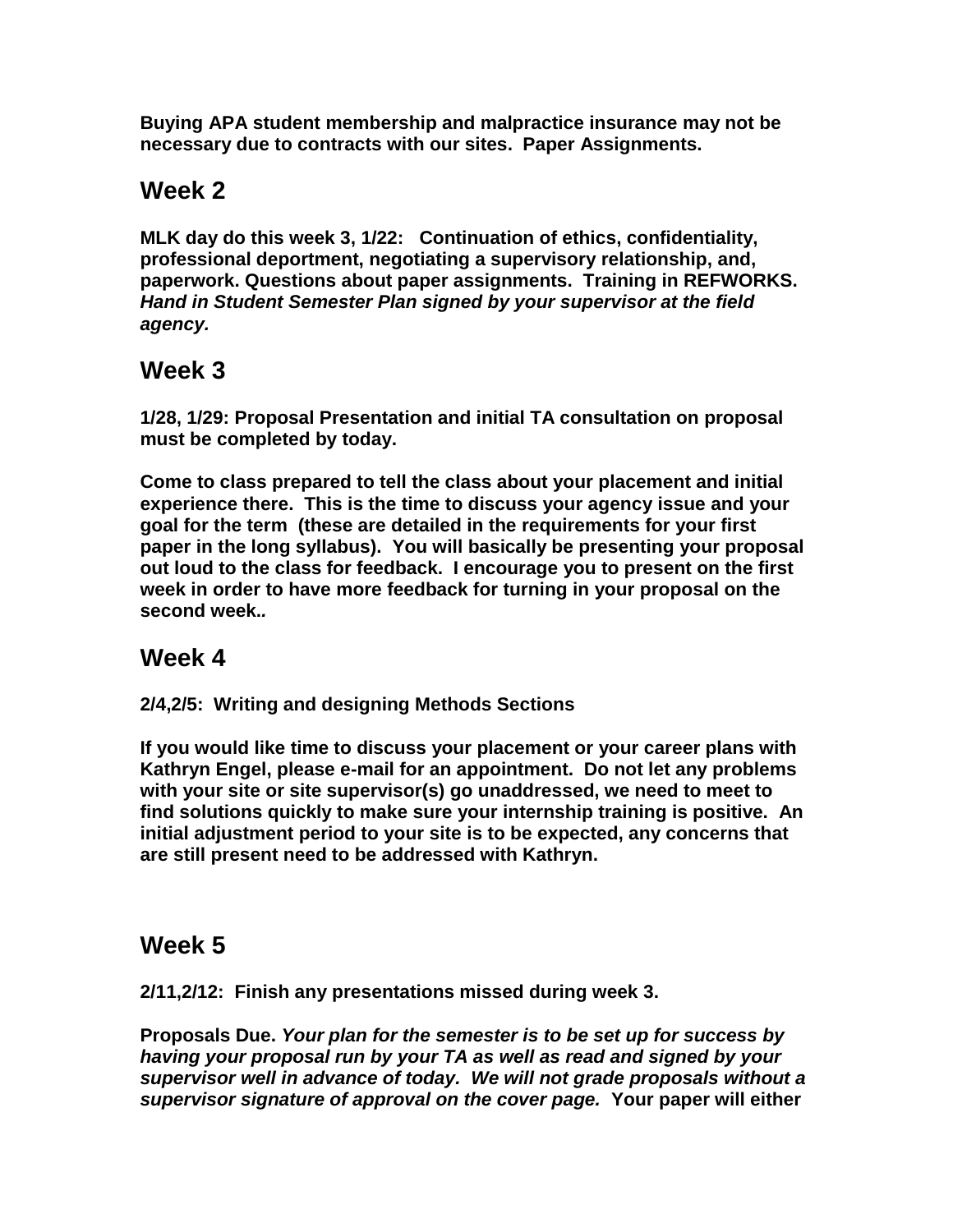**be approved, or you will be asked to revise it. You are strongly encouraged to meet with the TA to discuss your paper before you turn it in. Your supervisor MUST sign off on the cover page for their approval of the project at their site. Not only must you meet UIC standards for writing an informed consent form, but you must also satisfy the ethics of your site. Student research is IRB exempt. However, if you plan to publish or present your project at a convention, then IRB approval is necessary. Consult with me if you have a question about this ASAP.**

**Reminder: Paper I is a proposal, it is essential to get this right, then you are "set up for success" in your final paper if you just follow and complete your proposal. The TA will let you resubmit your proposal for revisions without penalty.**

**Feedback on proposals via e-mail (each of you will work with the preference of your TA, most all work via e mail but if you require accommodations and prefer working on paper, we will work with you on providing you with accommodations so that you can work in your preferred modality). Also, if you need to request an accommodation to work in one modality versus the other please let me know.**

## **Week 6**

**2/18,2/19: The first hour and a half of this class I will be teaching you professional presentation skills for the assignment as well as important career building skills.**

**The final half hour of class will be spent forming your groups based upon common topic interests with other students in the course. Students should come to class with two-three topic ideas for a class presentation. Students will work in groups of three for these presentations, and, you will form your groups based upon common topics, not working at the same sites or even types of sites. It is more interesting to have a topic presented and then have the examples and/or illustrations of the topic chosen from contrasting or quite different sites. Your group presentation will total about 15- 30 minutes depending on the size of your group.**

**Some example topics are: dilemmas faced by our agencies, how agencies provide service to a common population (similarities and/or**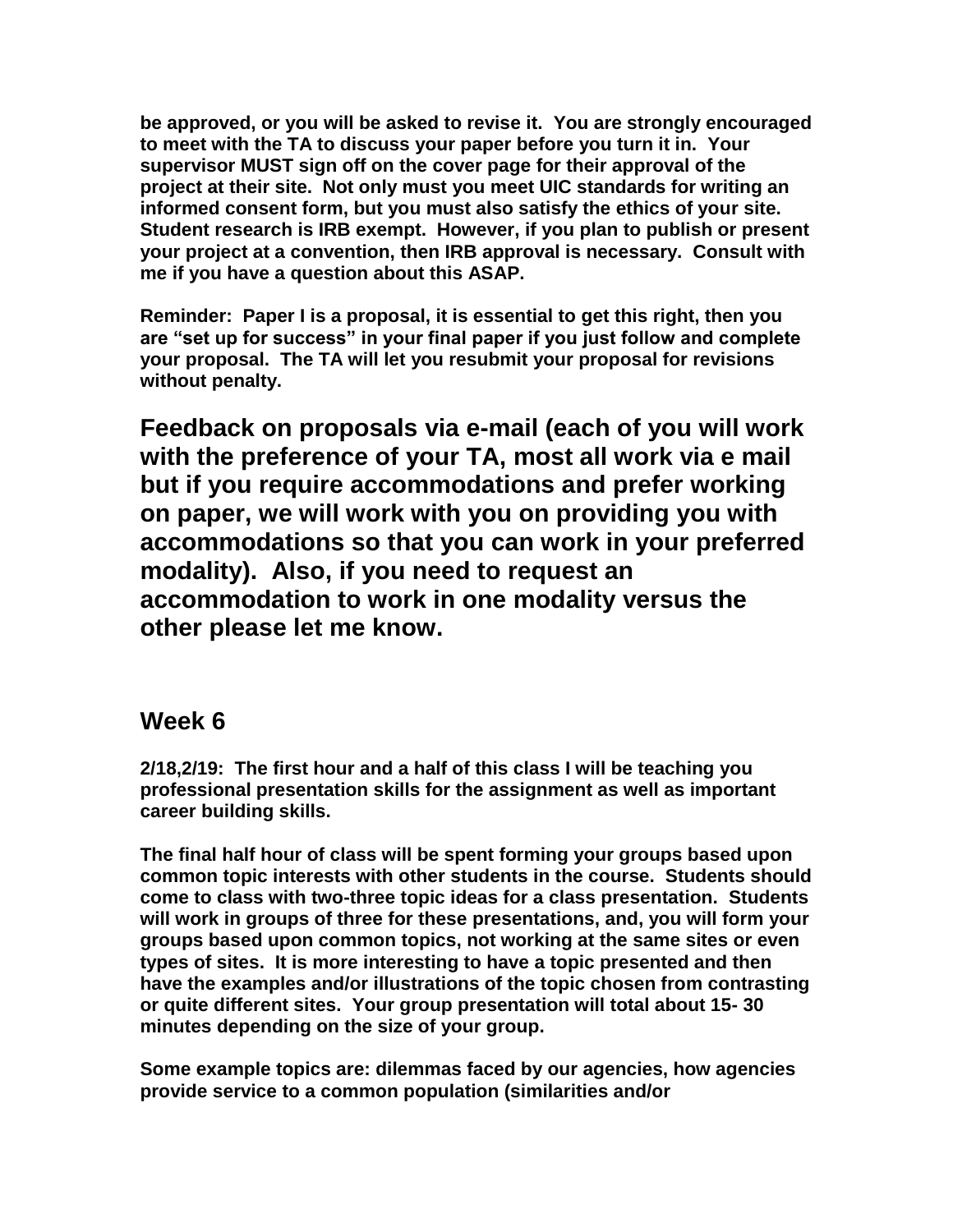**differences), Compassion Fatigue, Staff burnout, Staff morale, Community response to agency, Program structure, Comparison of interventions for the same populations, How administrative structure effects staff communication, How agency services are tailored for cultural issues of the clientele, evaluation practices of the agency, program structure in the agency, Staff evaluation practices, Internet Safety for young clients, Cyber bullying, Modern technology and increases in domestic stalking/domestic violence. The purpose here is to plan presentations that focus on a common "big issue" across your agencies. Your presentation needs to include some psychology research providing the background for the issue. You can compare the research to how practices are implemented in "real world" settings. Use your sites as examples of the real settings but they should be examples only, not the sole focus of the training.**

**Remember that your TA's role is limited to mentoring your applied evaluation project. If you would like time to discuss your placement or your career plans with Kathryn Engel, please e-mail for an appointment. Do not let any problems with your site or site supervisor(s) go unaddressed, we need to meet to find solutions quickly to make sure your internship training is positive. An initial adjustment period to your site is to be expected, any concerns that are still present need to be addressed with Kathryn.**

**Feedback on proposals via e-mail (each of you will work with the preference of your TA, most all work via e mail but if you require accommodations and prefer working on paper, we will work with you on providing you with accommodations so that you can work in your preferred modality). Also, if you need to request an accommodation to work in one modality versus the other please let me know.**

# **Week 7**

**2/25, 2/26: TA will coach on writing Literature Reviews and APA style**

**Week 8**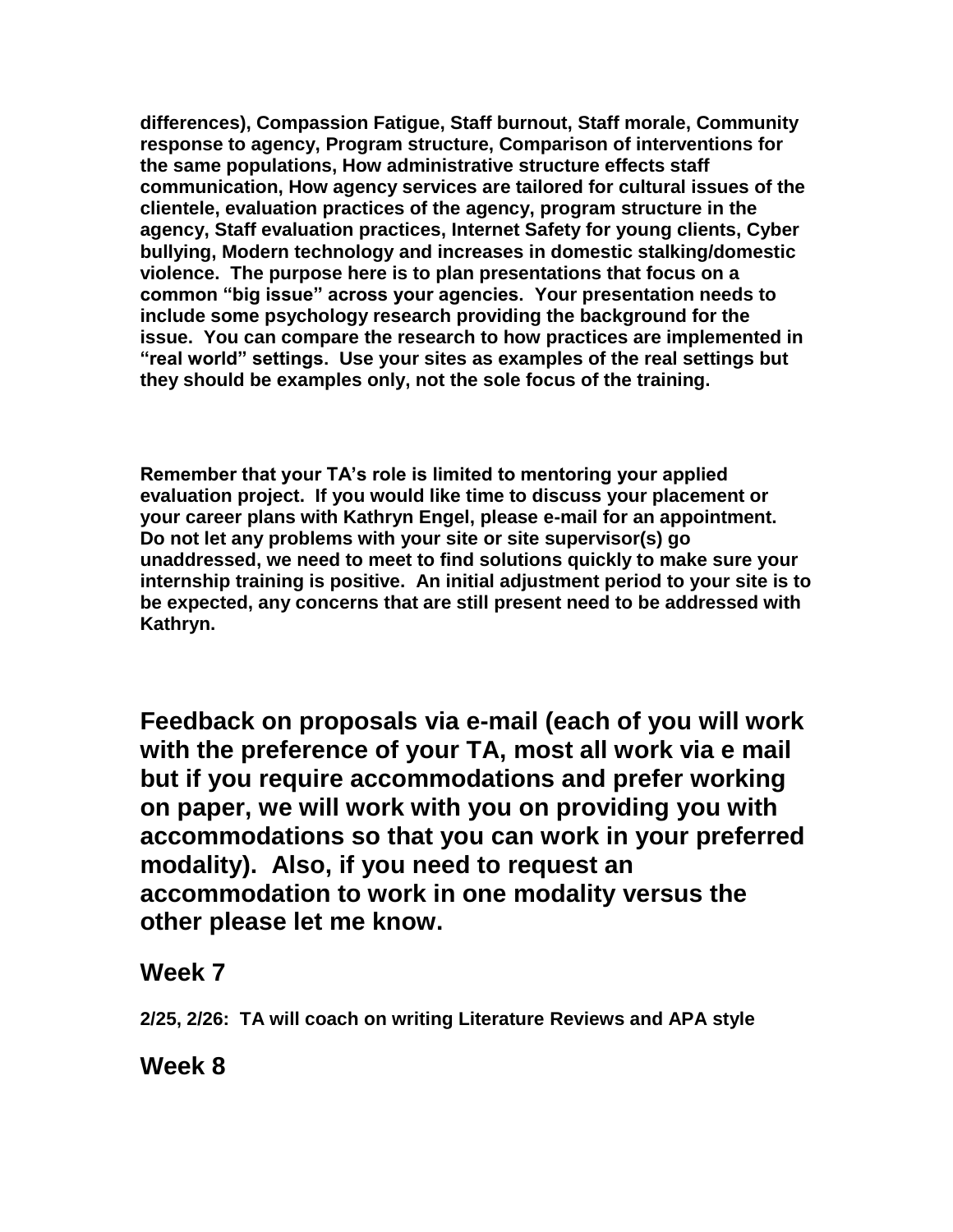**3/4, 3/5: LITERATURE REVIEW AND METHODS SECTION FIRST DRAFT DUE I am available for consultations for all studies.** 

# **Week 9 and Week 10**

**3/11, 3/12, 3/18, 3/19: Meet in small groups at preplanned locations. No meeting of the whole class; rather each group will meet during this time to plan and rehearse the presentation, outline, roles and responsibilities. If your group is having problems first try to address these directly with ALL group members (no complaining in sub-groups) as this will lower your morale. If that does not work e-mail me ahead of time to schedule a meeting**

# **Week 11**

**4/1, 4/2: TA coaching on SPSS and writing Results and Discussion**

**Note Room Changes to computer labs.**

**SPSS training and coaching how to write a results and discussion section. Note: This class will be scheduled in a computer lab in order for you to have "hands on" training with SPSS.**

# **Week 12 and 13**

**4/8, 4/9, 4/15, 4/16: Practice with groups both of these weeks.**

## **4/15, 4/16: FIRST DRAFT OF RESULTS and DISCUSSION SECTION DUE**

**For draft due April 15 and 16: Run your statistical program with the data you have even if you are still collecting data and will have a larger group of data in your final paper. Discuss the results that you have so far, even if you are continuing data collection and you know that your results may differ in the Final Paper. It is important to have preliminary analysis approved so make sure you are on the right track for your final paper. With each new section you turn in, attach the previous section.**

**Week 14 and Week 15**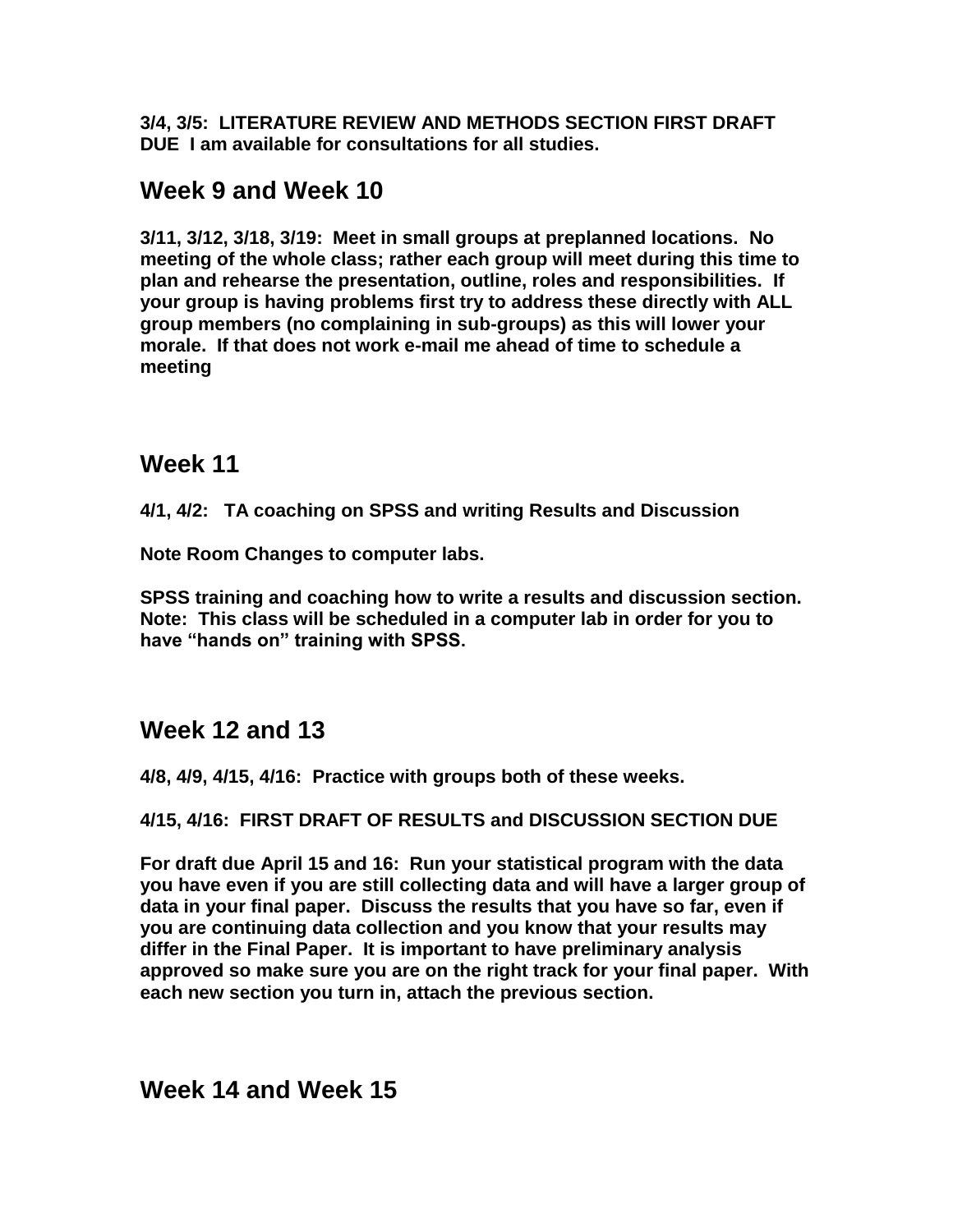**4/22, 4/23, 4/29, 4/30: Group Presentations. You must attend all classes. We will also be networking about site job opportunities and hiring news during these final classes.**

**Supervisor Evaluations are due in class on December 3 and 5. Your evaluation of your site is due in class on this final week also. Note, if you have not completed your 120 hours your supervisor cannot sign off on your evaluation and you may take finals week to complete these hours if necessary.** 

*Final papers due in fifteenth week with a grace period up and through Monday May 6th at 4pm.* **Turn them in to me on blackboard and your TA via e-mail before 4pm.** 

**Supervisor Evaluations are due in class the fifteenth week or by fax with a grace period up until May 10th only for those students having to finish hours during finals weeks. Your supervisor evaluation should be in an envelope with the back flap signed. Alternatively, if your supervisor would rather fax the signed evaluation to me they may do so at 312-413-4122. We hope to have an online supervisor evaluation system working for you so that is an option by April this year. You evaluation of your site is due in the fifteenth week also. Remember to put everything coming in into an envelope; nothing can be left open for view in our mailboxes. Late points of two points per day are deducted for papers after the 4pm deadline the Monday of finals week. Some of you may be making up extra hours during finals week, if this is necessary remember that if you supervisor evaluation is not either faxed to me or in my mailbox on or before April 30th, you will not receive your grade on time and this may delay a graduation.**

**Students are required to spend a total of at least 120 hours at the field placement (8 hours a week for 15 weeks). If you did not start your field placement during the first week, you will be required to spend more than eight hours a week to reach your total of 120 hours. The 120 hours MUST be completed during the semester, i.e., you may not count hours before the first day of classes and your hours must be completed by the end of Finals week, earlier is fine. Most of you will spend a second day on site doing your research. This is better than doing that on campus as it exposes you to the site more and you are more able to handle confidentialiy of your data. Your final paper needs to be a professional report with references and good writing. Need help? Call UIC's Writing Center (312) 413-2206 a minimum of two days before you would like an appointment. Make sure you do not have someone at the Writing Center read confidential information, that part of your paper needs to be reviewed with your TA or instructor only. You should request the special writing center tutors who**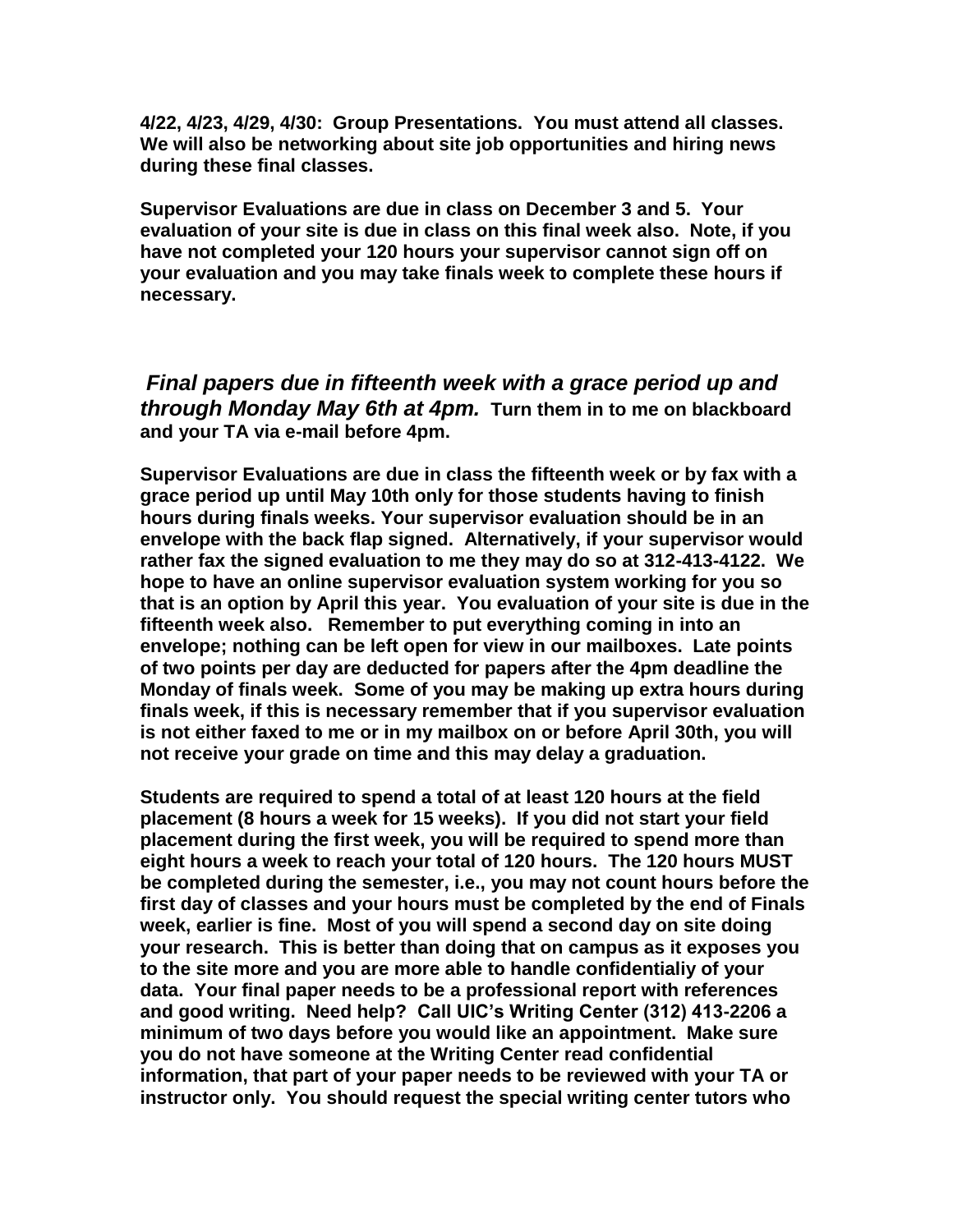**are designated as WID (Writing in the Discipline) tutors for Psychology. They have more skills at APA style and the style of writing required for the project.** 

**We have a course website on the UIC Blackboard system. After you form groups the TA will set up group e-mail lists so that you can e-mail each other as a group or go on live chat together. Most of you will have used the system in prior courses.**

**If you have a disability, we will provide all accommodations that you require. Please contact the Office of Disability Services and they will give me a confidential letter detailing the accommodations that you require and I will insure that they are provided to you in a confidential and sensitive manner.** 

**Contact Information**

**1200 W. Harrison St. Room 1190 SSB (MC 321)** 

**Chicago, IL 60607**

**(312) 413-2183 Voice** 

**(312) 413-0123 TTY**

**(312) 413-7781 FAX**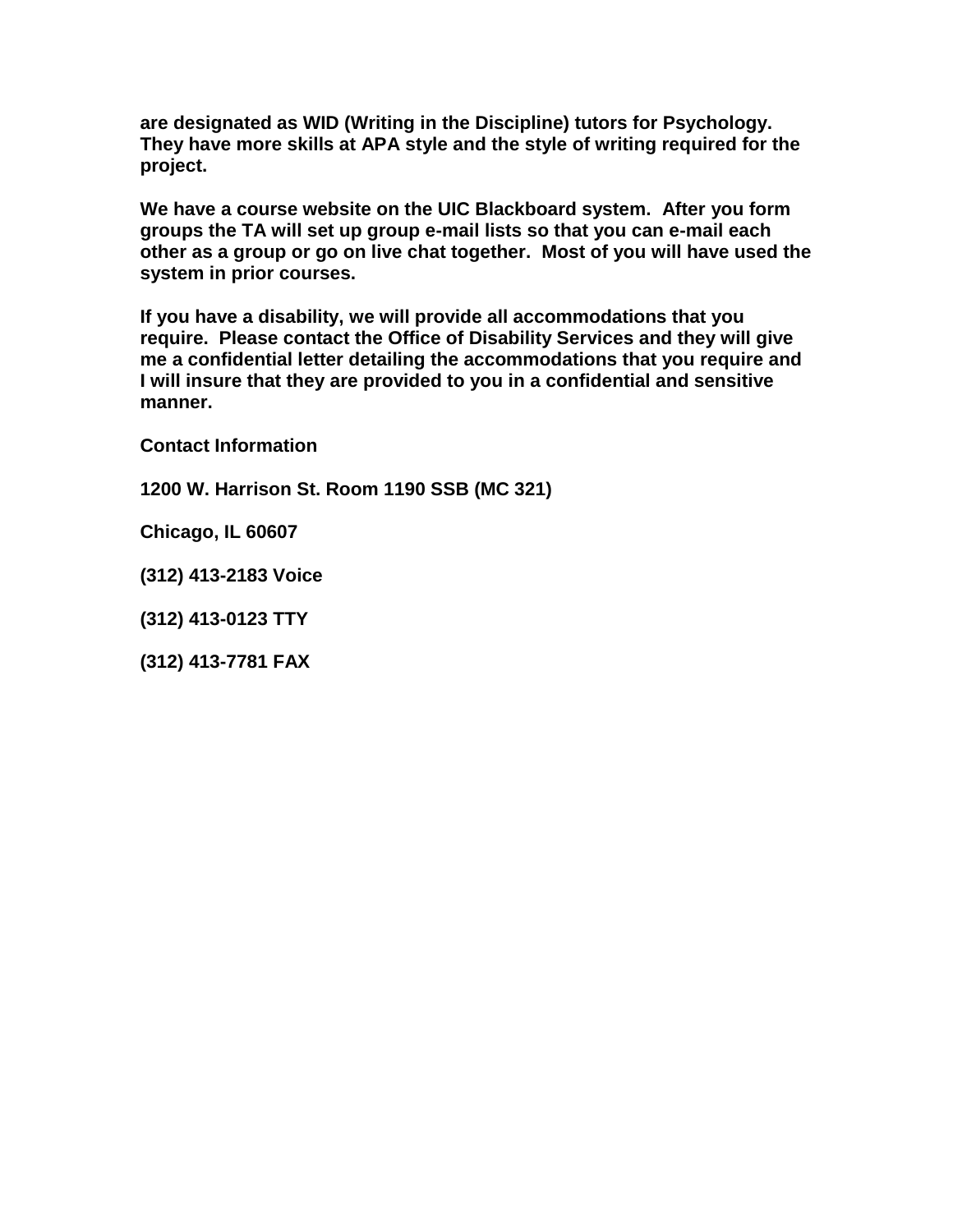## **Psychology 385 - Field Work in Applied Psychology**

## **To be completed by student and supervisor at agency.**

| Name of                                                                                                                                                                                                                                                                                                                                                                                |
|----------------------------------------------------------------------------------------------------------------------------------------------------------------------------------------------------------------------------------------------------------------------------------------------------------------------------------------------------------------------------------------|
|                                                                                                                                                                                                                                                                                                                                                                                        |
|                                                                                                                                                                                                                                                                                                                                                                                        |
|                                                                                                                                                                                                                                                                                                                                                                                        |
| Address Address Address Address Address Address Address Address Address Address Address Address Address Address A                                                                                                                                                                                                                                                                      |
|                                                                                                                                                                                                                                                                                                                                                                                        |
|                                                                                                                                                                                                                                                                                                                                                                                        |
|                                                                                                                                                                                                                                                                                                                                                                                        |
|                                                                                                                                                                                                                                                                                                                                                                                        |
| Position                                                                                                                                                                                                                                                                                                                                                                               |
|                                                                                                                                                                                                                                                                                                                                                                                        |
|                                                                                                                                                                                                                                                                                                                                                                                        |
| E-                                                                                                                                                                                                                                                                                                                                                                                     |
|                                                                                                                                                                                                                                                                                                                                                                                        |
|                                                                                                                                                                                                                                                                                                                                                                                        |
|                                                                                                                                                                                                                                                                                                                                                                                        |
|                                                                                                                                                                                                                                                                                                                                                                                        |
|                                                                                                                                                                                                                                                                                                                                                                                        |
| The student will begin work on ________________________ and continue at least                                                                                                                                                                                                                                                                                                          |
|                                                                                                                                                                                                                                                                                                                                                                                        |
| The student will work at least eight hours a week. The total hours will be at last 120<br>hours with at least one hour a week of supervision. The students will also complete an<br>Applied Evaluation project that we will supervise at UIC and must also meet with your<br>approval and be of service to your agency. Please indicate what days and hours the<br>students will work: |
|                                                                                                                                                                                                                                                                                                                                                                                        |
|                                                                                                                                                                                                                                                                                                                                                                                        |
|                                                                                                                                                                                                                                                                                                                                                                                        |
|                                                                                                                                                                                                                                                                                                                                                                                        |
| Brief description of probable work assignments:                                                                                                                                                                                                                                                                                                                                        |
|                                                                                                                                                                                                                                                                                                                                                                                        |
|                                                                                                                                                                                                                                                                                                                                                                                        |
|                                                                                                                                                                                                                                                                                                                                                                                        |
|                                                                                                                                                                                                                                                                                                                                                                                        |
|                                                                                                                                                                                                                                                                                                                                                                                        |
|                                                                                                                                                                                                                                                                                                                                                                                        |
|                                                                                                                                                                                                                                                                                                                                                                                        |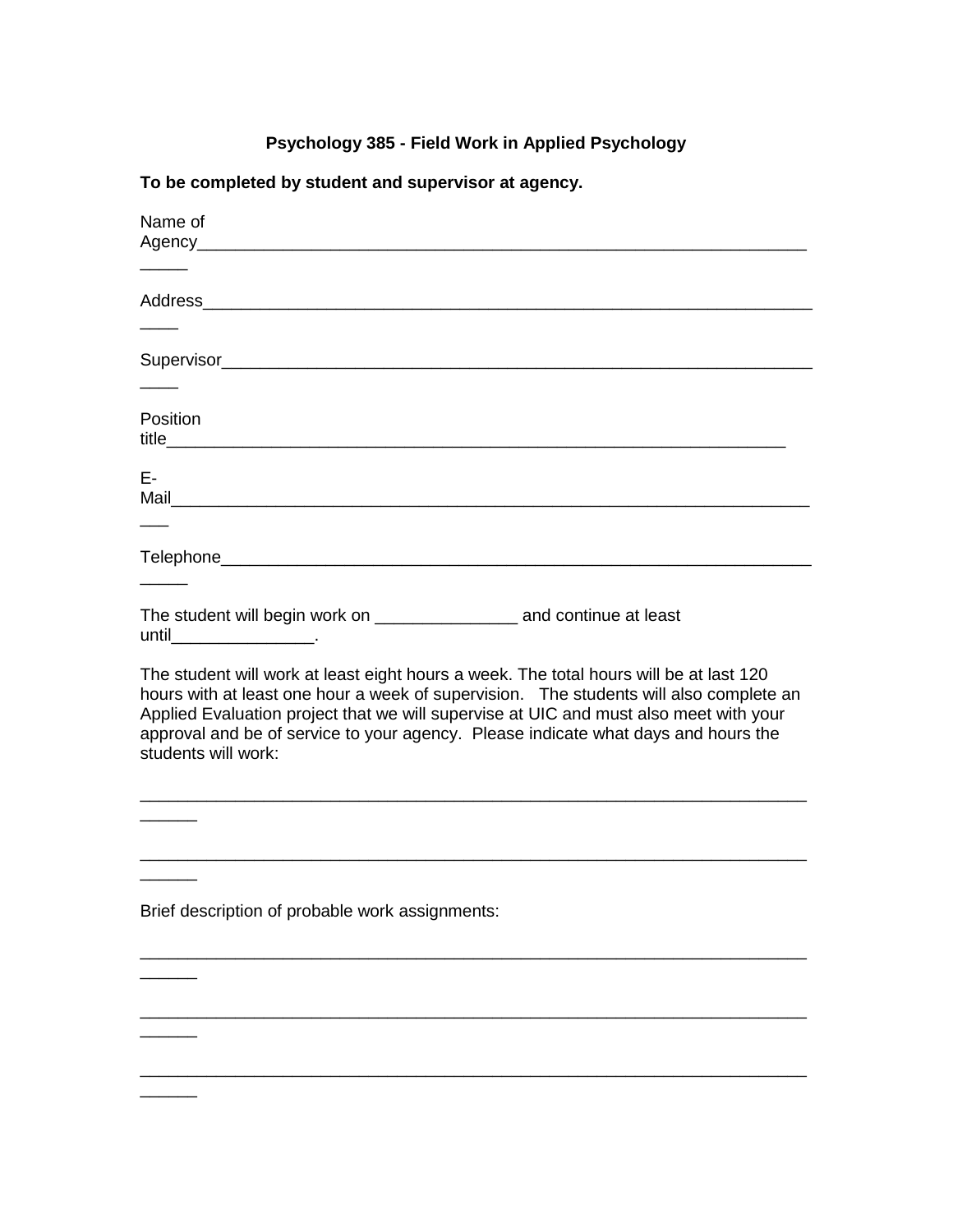Supervisor name

Student signature

Please print student's name:

Contact person at UIC is Kathryn L. Engel  $(312)$  413-0456 Email: engel@uic.edu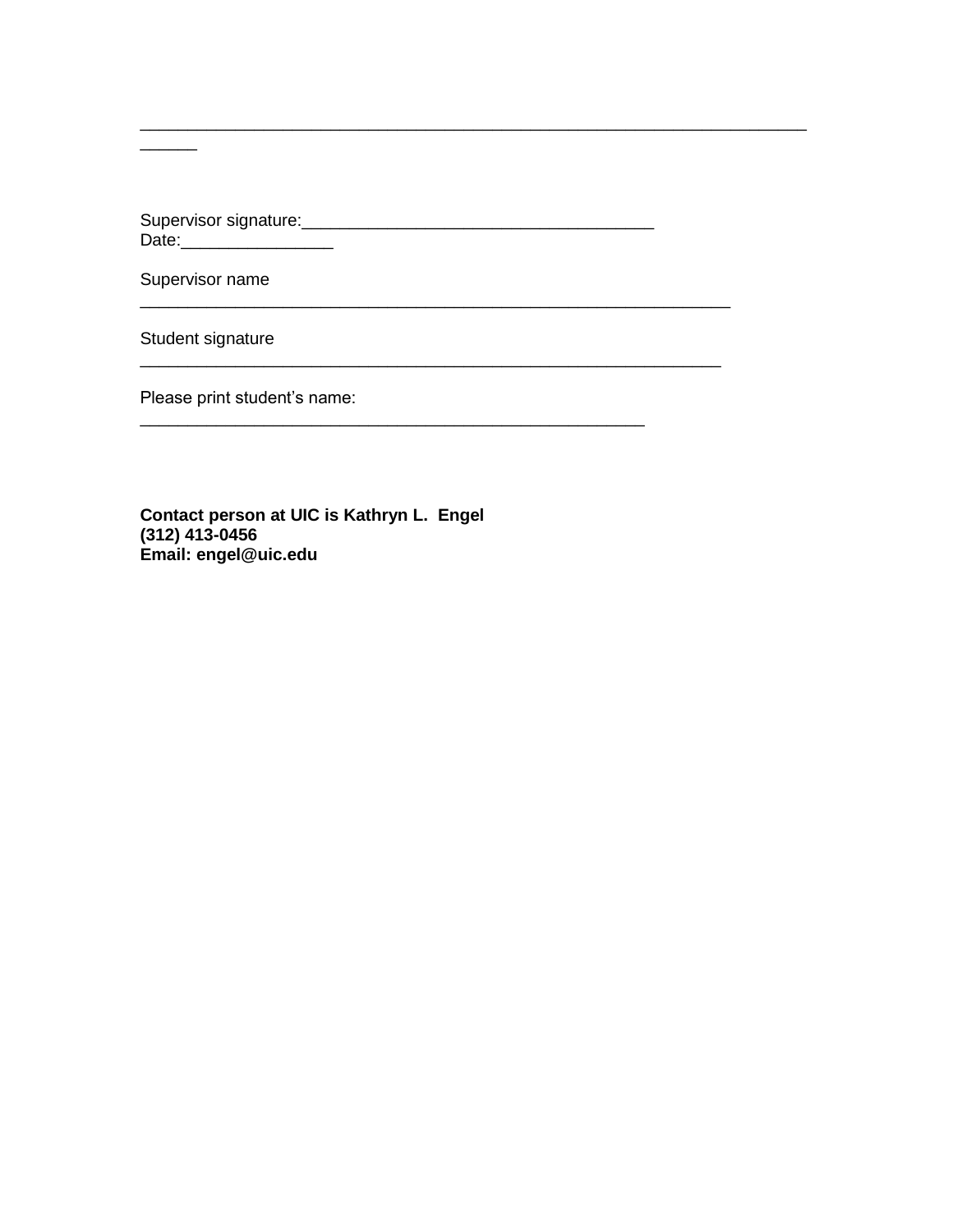UIC Applied Psychology Program Kathryn L Engel

Supervisor approval form for the Applied Evaluation project. Student Name: Site and Supervisor Name:

We work to train our students carefully and closely supervise their Applied Evaluation project. Students are trained to select a project that you approve of and deem helpful to your site. To insure that supervisors approve of what the student is doing, we ask that you sign off on the proposed project using this form to make it more convenient for you. We will work with students to improve the proposal and supervise the applied evaluation project throughout the entire semester. At UIC undergraduate research is IRB exempt under two conditions. First the course instructor and the teaching assistant carefully review the proposal to insure that the procedures agree with our IRB policy and insure confidentiality. Second, the project stays confidential within the course. If a student wants to present the work publicly at a conference or publish the project, then we would proceed to obtain IRB approval at UIC and with you and your agency.

\_\_\_\_\_\_\_\_\_\_\_\_\_\_\_\_\_\_\_\_\_\_\_\_\_\_\_\_\_\_\_\_\_\_\_\_\_\_\_\_\_\_\_\_\_\_\_\_\_\_\_\_\_\_\_\_\_\_\_\_\_\_\_\_\_\_\_\_\_\_\_\_\_

Please sign your choice:

I approve of this project and give the student permission to access data that has already been collected at our site. The student will use strict de identification procedures and keep all data confidential.

I approve of this project and give the student permission to collect new data at our site. The student will use the standard UIC informed consent procedures as a part of the evaluation project. (Student consent form has been reviewed by me and is attached.)

I approve this project and give the student permission to collect new data at our site. We have an informed consent form in place that allows permission for research. (A copy of the agency's informed consent form is attached.)

I do not yet approve of this project. Please provide times for Kathryn Engel to e-mail or call you to discuss an appropriate student project.

Please do not hesitate to contact me at any times with questions. Kathryn L. Engel, M.A. Director of Internships in Applied Psychology Lecturer, Department of Psychology (mc 285) University of Illinois at Chicago 1018A Behavioral Sciences Building engel@uic.edu 1007 West Harrison Street Chicago, IL 60607-7137 312-413-0456, fax 312-413-4122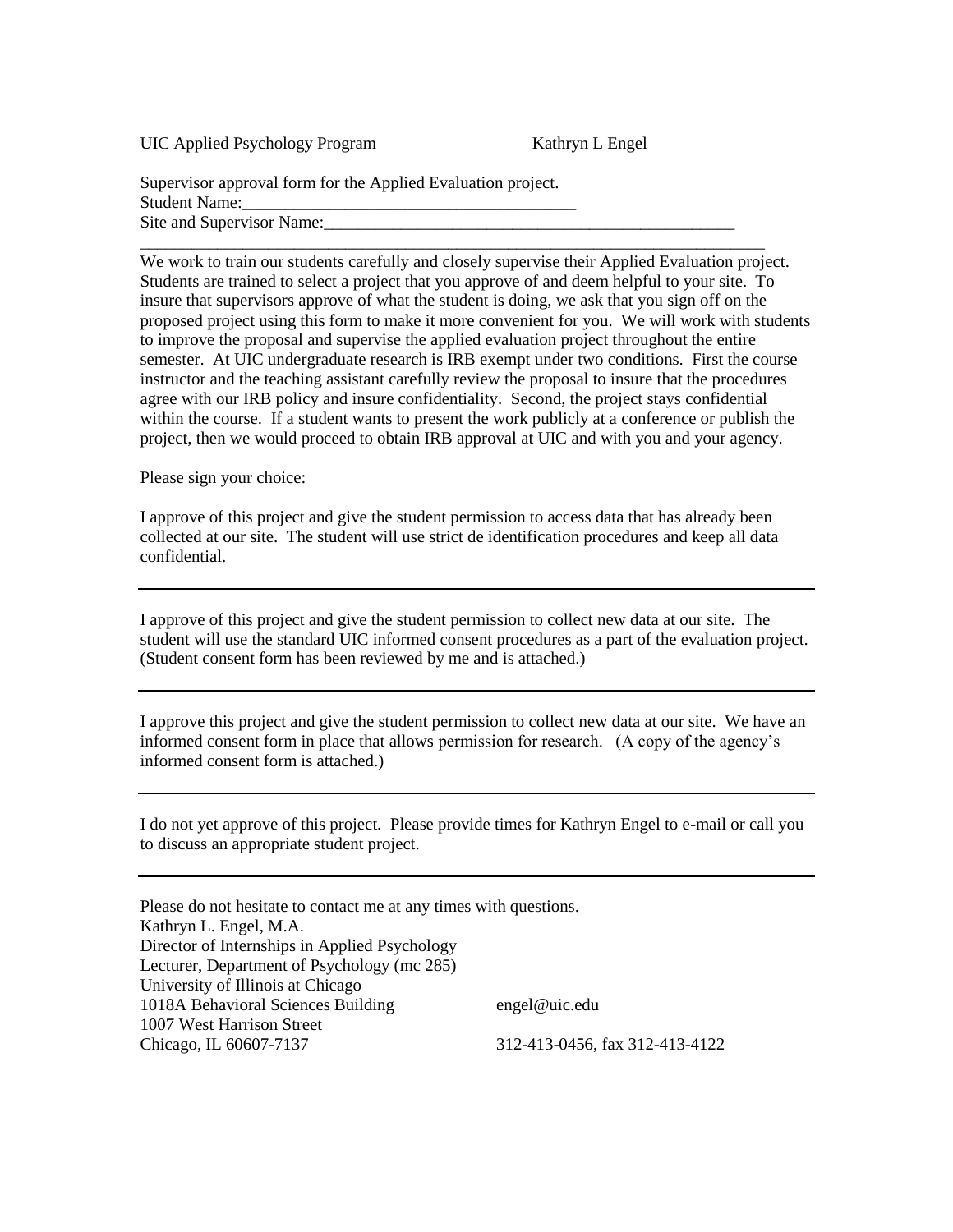### **385 Psychology Paper Applied Evaluation Project**

#### **Proposal (due by the end of the week 4)**

Length: 4-5 double-spaced typed pages You must use APA style

1. Briefly describe the agency (overall mission, services provided, populations served) and your duties and responsibilities. Approx. ½ page.

2. You will write a mini literature review to let us know the science behind the question your are posing in measuring your goal. Describe the topics/sub-topics on which you plan to conduct your literature review.

A good literature review is written like a funnel, from broad to specific. You should select overviews on your topic, and, then narrow to articles that specifically address the goal(s) that you will be measuring. Review approximately 8-10 articles. We strongly recommend that you use the most recent articles available (ideally, within the past 5 -10 for your overview), so that your literature review reflects the most recent and up-to-date findings. You may not use newspaper articles, articles posted on random websites, magazines, etc. Every article must be taken from a peer-reviewed journal. Approx. 2 pages.

3. Clearly state your goal(s). The best goal(s) are chosen in consultation with your supervisor and accomplish something the agency would like done. That way, your applied evaluation project meets the requirements of the class but more importantly, provides the site with something that will benefit them. Projects have included program evaluations, pre and post measures of evaluations, designing and evaluating a new program, conducting a carefully designed case study, writing or establishing new human resource procedures that are evaluated, or, in some cases where evaluations of the program or recipients is not possible the student can conduct a careful evaluation of changes in their own intervention behavior with objective measures from others. In any case, your goal should be specific and measurable so that you will know if you have met it when the course ends. It is not important to meet your goal, but it is important to know whether or not you have met it. This will involve selecting appropriate measures, collecting some kind of data and analyzing it during the semester. Approx. ½ to 1 page.

4. Draft a preliminary methods section based on: discussion with your supervisor (about what is feasible and realistic) and your literature search on assessment measures. This section should include the following sub-sections: Participants, Procedures, and Measures. Provide as much information as possible. Approx. ½ to 1 page.

5. Briefly describe your proposed analyses. Approx. 1 paragraph.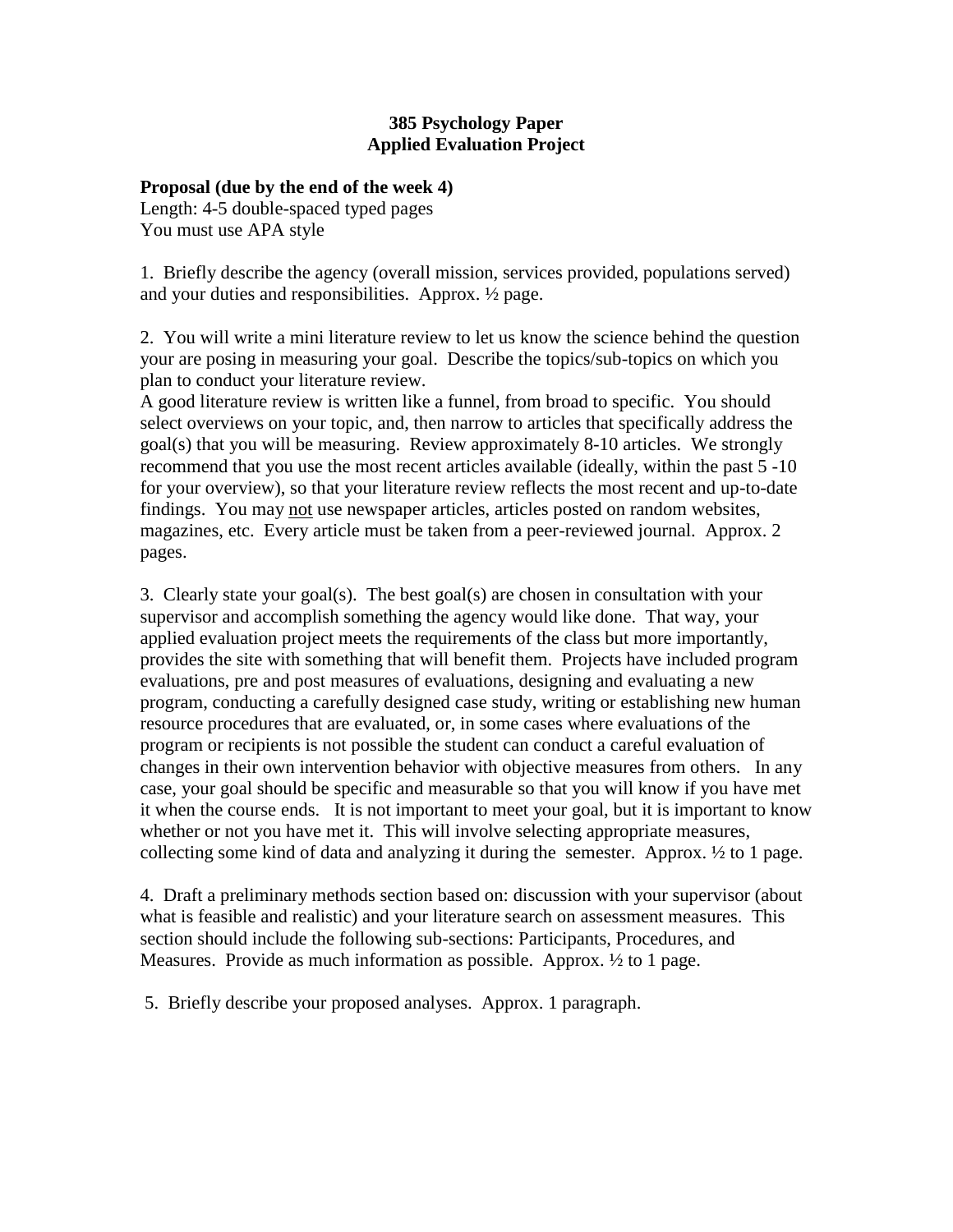## Psych 385 Proposal Paper Grading Sheet

Your paper is approved. Pleased turn in a copy of this paper with your final paper.

- Your paper is not approved for the following reason(s):
	- \_\_\_\_\_You did not include a goal. Please write a paragraph defining a goal. See the "Setting Goals" handout on Blackboard for more information.
	- \_\_\_\_\_Your goal is not specific and measurable. Please rewrite the paragraph defining your goal in concrete and specific terms. See the "Setting Goals" handout on Blackboard for more information.

\_\_\_\_\_Other reason(s): There are ethical concerns, informed consent issues with participants, etc

|                                            | Poor         |                | OK | Excellent      |   |
|--------------------------------------------|--------------|----------------|----|----------------|---|
| Introduction/Preliminary literature review | 1            | $\overline{2}$ | 3  | $\overline{4}$ | 5 |
| Quality of content                         | 1            | $\overline{2}$ | 3  | $\overline{4}$ | 5 |
| Clear organization                         | 1            | $\overline{2}$ | 3  | $\overline{4}$ | 5 |
| Importance of topic                        | 1            | $\overline{2}$ | 3  | $\overline{4}$ | 5 |
| Goal/measurable objective                  | 1            | $\overline{2}$ | 3  | $\overline{4}$ | 5 |
| Clearly stated                             | 1            | $\overline{2}$ | 3  | $\overline{4}$ | 5 |
| Concrete and measurable                    | 1            | $\overline{2}$ | 3  | $\overline{4}$ | 5 |
| Methods                                    | 1            | $\overline{2}$ | 3  | $\overline{4}$ | 5 |
| Participants                               | 1            | $\overline{2}$ | 3  | $\overline{4}$ | 5 |
| Procedures                                 | 1            | $\overline{2}$ | 3  | $\overline{4}$ | 5 |
| <b>Measures</b>                            | 1            | $\overline{2}$ | 3  | $\overline{4}$ | 5 |
| Ethics, Informed Consent Forms             | 1            | $\overline{2}$ | 3  | 4              | 5 |
| <b>Proposed Analyses</b>                   | 1            | $\overline{2}$ | 3  | $\overline{4}$ | 5 |
| <b>Quality of Writing</b>                  | $\mathbf{1}$ | $\overline{2}$ | 3  | $\overline{4}$ | 5 |
| Clarity of writing                         | 1            | $\overline{2}$ | 3  | $\overline{4}$ | 5 |
| Spelling, grammar                          | 1            | $\overline{2}$ | 3  | $\overline{4}$ | 5 |
| <b>APA Style</b>                           | 1            | $\overline{2}$ | 3  | $\overline{4}$ | 5 |
| Title page                                 | $\mathbf{1}$ | $\overline{2}$ | 3  | $\overline{4}$ | 5 |
| References in text                         | 1            | $\overline{2}$ | 3  | $\overline{4}$ | 5 |
| References page                            |              | $\overline{2}$ | 3  | $\overline{4}$ | 5 |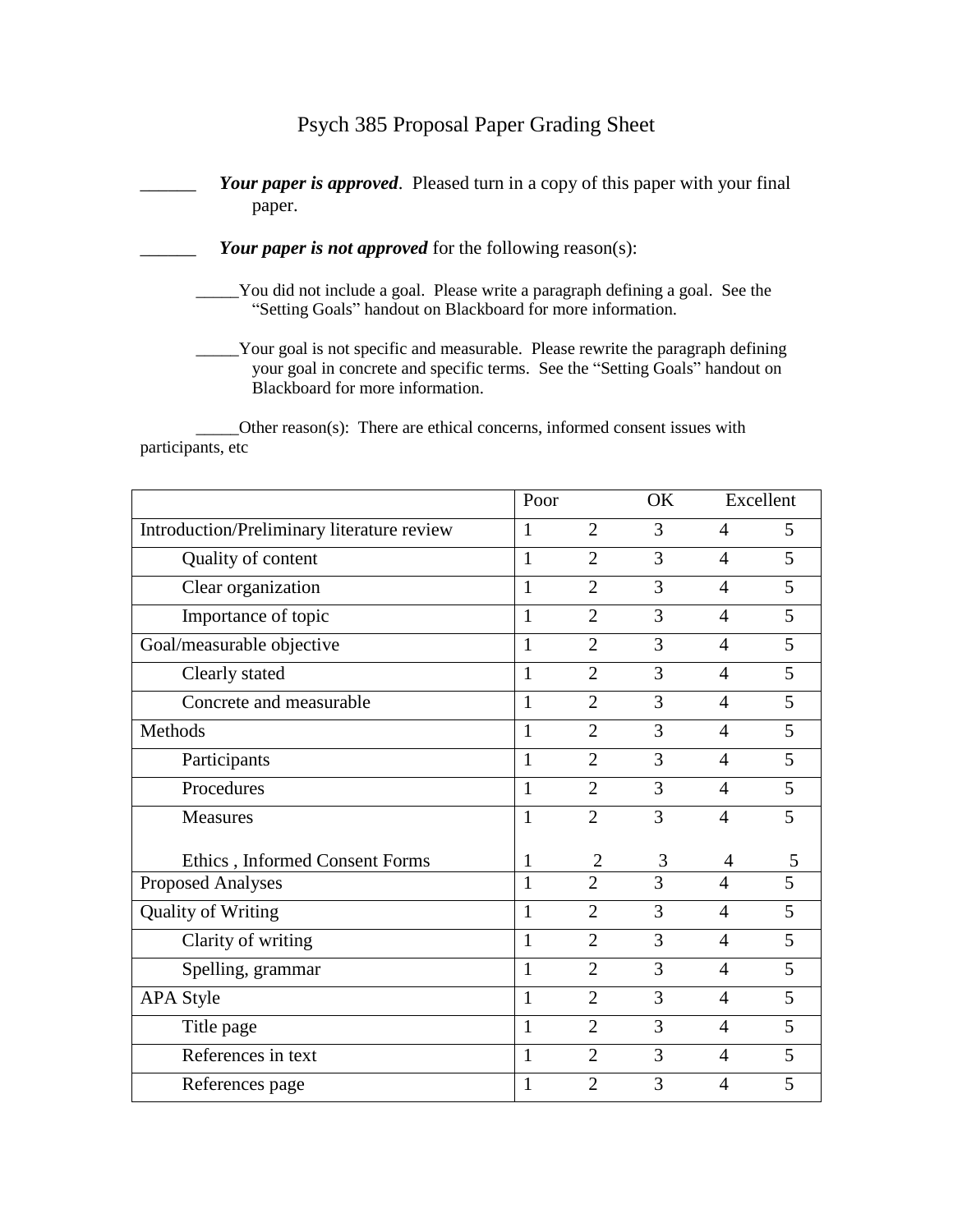Score: x/100 points, reported as x/10 points \_\_\_\_\_\_\_\_\_\_\_\_\_\_\_\_\_\_\_\_\_\_\_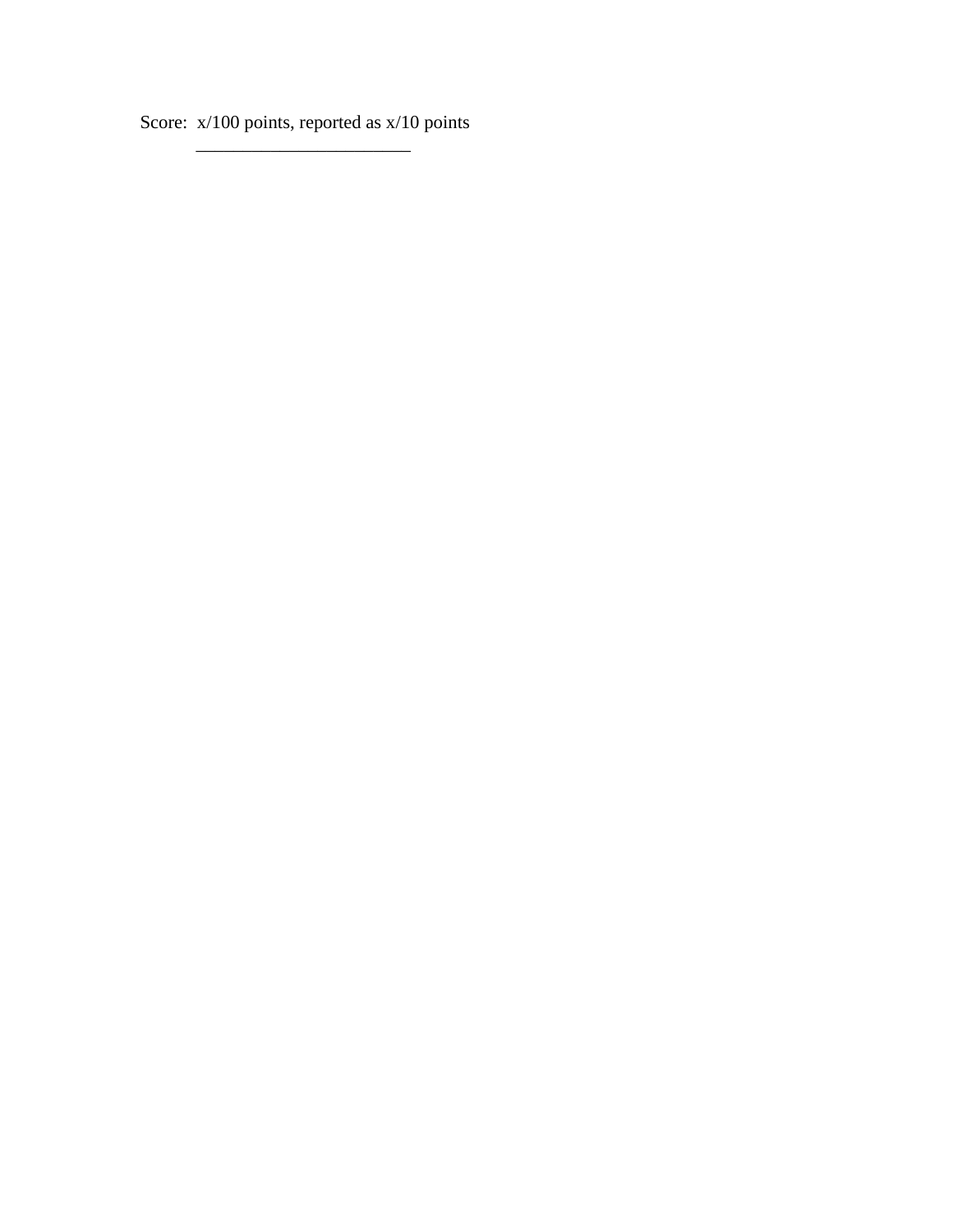### **385 Psychology Applied Evaluation Final Paper Applied Evaluation Project**

**Final Paper (**Length: 15-17 double spaced typed pages of text (not including title page and references) You must use APA style

#### Introduction

1. The introduction should include a discussion of your topic and why it is important. It should also set up a rationale for why your goal is an important question to address. Include a review of 8-10 empirical articles from peer-reviewed journals. The review should not be a list of article summaries, but instead should discuss the articles by common themes or variables (can be discussed in terms of similar findings, dissimilar findings, etc.). You may not use newspaper articles, articles posted on random websites, magazines, etc. Every article must be taken from a peer-reviewed journal. Your agency must be described generally and not identified in the paper.

2. Clearly restate your goal (as approved in your proposal).

#### Methods section

3. Present a finalized version of the Methods section (Participants, Procedures, Measures). Detail your consent procedures and how data is kept confidential and anonymous.

#### Results section

4. Present the data you have collected with respect to your goal. Describe any and all analyses. Include charts or graphs if this will make the presentation of data clearer.

#### Discussion section

5. Interpret your findings (What do your results mean?). Discuss your findings in relation to the literature you reviewed. Discuss the strengths and weaknesses of your study. Discuss future research. Throughout this paper, and especially in this section, integrate your knowledge of psychological theory, principles, and your data, along with your experiences.

Indicate in what respects your results were similar to and different from what you had expected based on readings and coursework in psychology.

#### Page length

General guidelines for the page length of the final paper are listed below. These guidelines are a rough indicator of the degree of detail and specificity we are looking for in this assignment. For example, if your introduction is only 2 pages long, this is probably not enough background information on your topic; conversely, if your introduction is 8 pages long, this may be an indication that you are discussing each article in too much detail.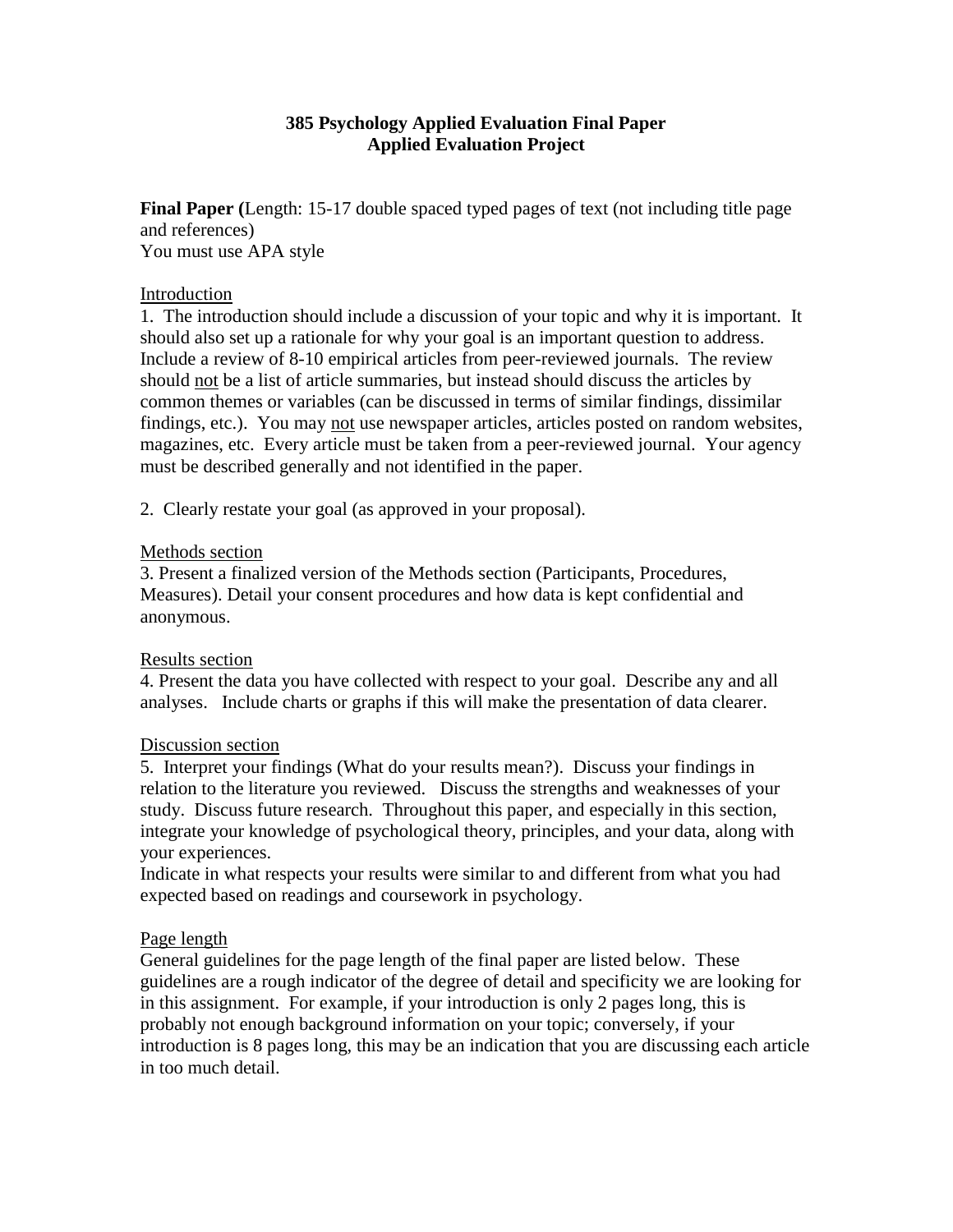Introduction: 4-6 pages Methods: 3-5 pages Results: 3-5 pages Discussion: 3-5 pages

Be sure to turn in your first proposal paper and supervisor's signed approval form, your second proposal, and subsequent sections with each of your paper sections. You will turn in each of the four sections separately for separate grading and feedback. The drafts of the paper are worth ten points each for a total of 40 points. The final paper is worth 40 points. The entire Applied Evaluation Project will be worth a total of 70 out of the 200 point totals for the course.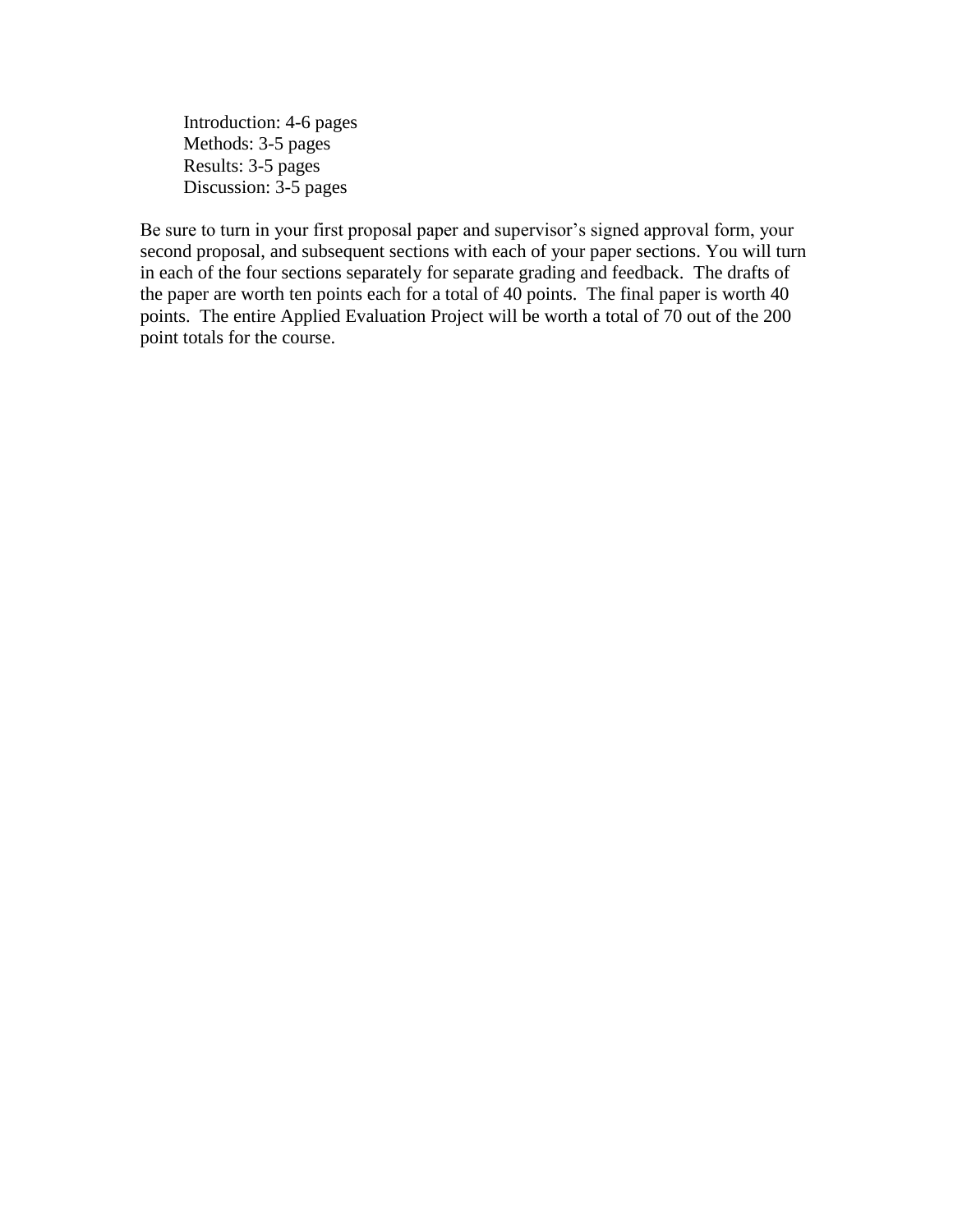## Psych 385 Literature and Methods Section Draft Grading: Worth 10 Points of Final Grade (Total 200 points)

Grader: \_\_\_\_\_\_\_\_\_\_\_\_\_\_\_\_\_\_\_\_\_\_\_\_\_\_\_\_ Student: \_\_\_\_\_\_\_\_\_\_\_\_\_\_\_\_\_\_\_\_\_\_\_\_\_\_\_

Each section is rated on a scale from 0 (not covered/badly covered) to 4 (excellent).

| Area                                                  | Points possible | Total points |
|-------------------------------------------------------|-----------------|--------------|
| <b>Introduction/Literature Review</b>                 |                 |              |
| Quality of content<br>$\bullet$                       | $\overline{4}$  |              |
| Clear organization<br>$\bullet$                       | $\overline{4}$  |              |
| Integration of articles<br>$\bullet$                  | $\overline{4}$  |              |
| Importance of topic<br>$\bullet$                      | $\overline{4}$  |              |
| Goal/measurable objective                             |                 |              |
| Clearly stated<br>$\bullet$                           | $\overline{4}$  |              |
| Concrete and measurable                               | $\overline{4}$  |              |
| Methods section                                       |                 |              |
| Participants<br>$\bullet$                             | $\overline{4}$  |              |
| Procedures<br>$\bullet$                               | $\overline{4}$  |              |
| Measures<br>$\bullet$                                 | $\overline{4}$  |              |
|                                                       |                 |              |
| $\bullet$                                             |                 |              |
|                                                       |                 |              |
|                                                       |                 |              |
| $\bullet$                                             |                 |              |
|                                                       |                 |              |
|                                                       |                 |              |
|                                                       |                 |              |
|                                                       |                 |              |
| <b>Quality of Writing</b>                             |                 |              |
| Clarity of writing<br>$\bullet$                       | $\overline{4}$  |              |
| Spelling and grammar<br>$\bullet$                     | $\overline{4}$  |              |
| APA style                                             |                 |              |
| Title page and running head                           | $\overline{4}$  |              |
|                                                       |                 |              |
| References in text and Reference Section<br>$\bullet$ | $\overline{4}$  |              |

Any deductions? Lateness, no SA submission, etc:

Final Score: Report  $x/52$  as  $x/10$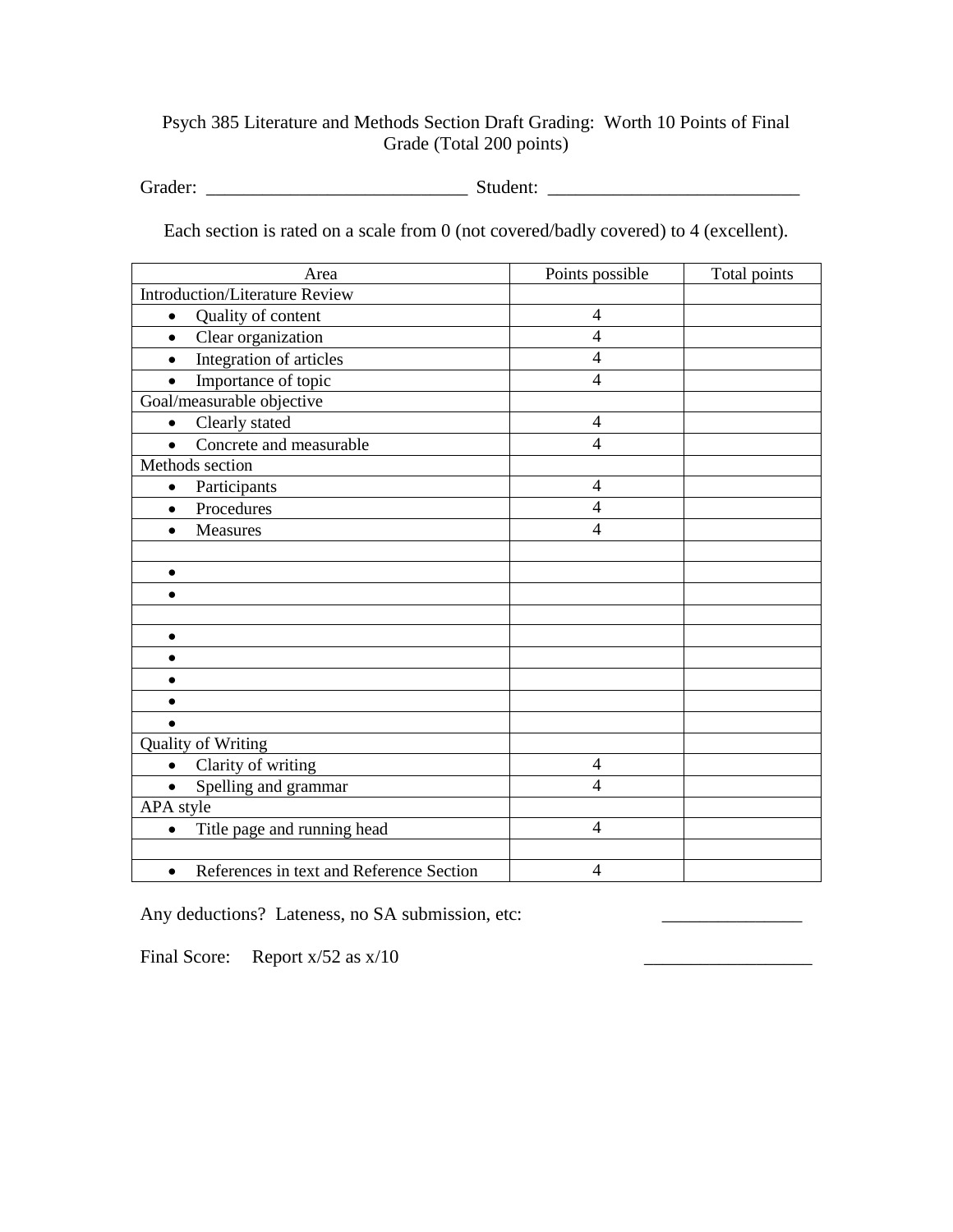## Psych 385 Restuls and Discussion Section Draft Grading: Worth 10 Points of Final Grade (Total 200 points)

Grader: \_\_\_\_\_\_\_\_\_\_\_\_\_\_\_\_\_\_\_\_\_\_\_\_\_\_\_\_ Student: \_\_\_\_\_\_\_\_\_\_\_\_\_\_\_\_\_\_\_\_\_\_\_\_\_\_\_\_

Each section is rated on a scale from 0 (not covered/badly covered) to 4 (excellent).

| Area                                                  | Points possible | Total points |
|-------------------------------------------------------|-----------------|--------------|
|                                                       |                 |              |
| $\bullet$                                             |                 |              |
|                                                       |                 |              |
|                                                       |                 |              |
| $\bullet$                                             |                 |              |
|                                                       |                 |              |
| ٠                                                     |                 |              |
|                                                       |                 |              |
|                                                       |                 |              |
| $\bullet$                                             |                 |              |
|                                                       |                 |              |
|                                                       |                 |              |
| Analysis/Results section                              |                 |              |
| Data presented clearly (tables, graphs)<br>$\bullet$  | $\overline{4}$  |              |
| Analysis presented clearly                            | $\overline{4}$  |              |
| Discussion section                                    |                 |              |
| Quality of interpretation/content<br>$\bullet$        | $\overline{4}$  |              |
| Integration of results with literature<br>$\bullet$   | $\overline{4}$  |              |
| Clear organization<br>$\bullet$                       | $\overline{4}$  |              |
| Strengths/limitations of study                        | $\overline{4}$  |              |
| Future research                                       | $\overline{4}$  |              |
| Quality of Writing                                    |                 |              |
| Clarity of writing<br>$\bullet$                       | $\overline{4}$  |              |
| Spelling and grammar                                  | $\overline{4}$  |              |
| APA style                                             |                 |              |
| Title page and running head<br>$\bullet$              | $\overline{4}$  |              |
|                                                       |                 |              |
| References in text and Reference Section<br>$\bullet$ | 4               |              |

Any deductions? Lateness, no SA submission, etc:

Final Score: Report  $x/44$  as  $x/10$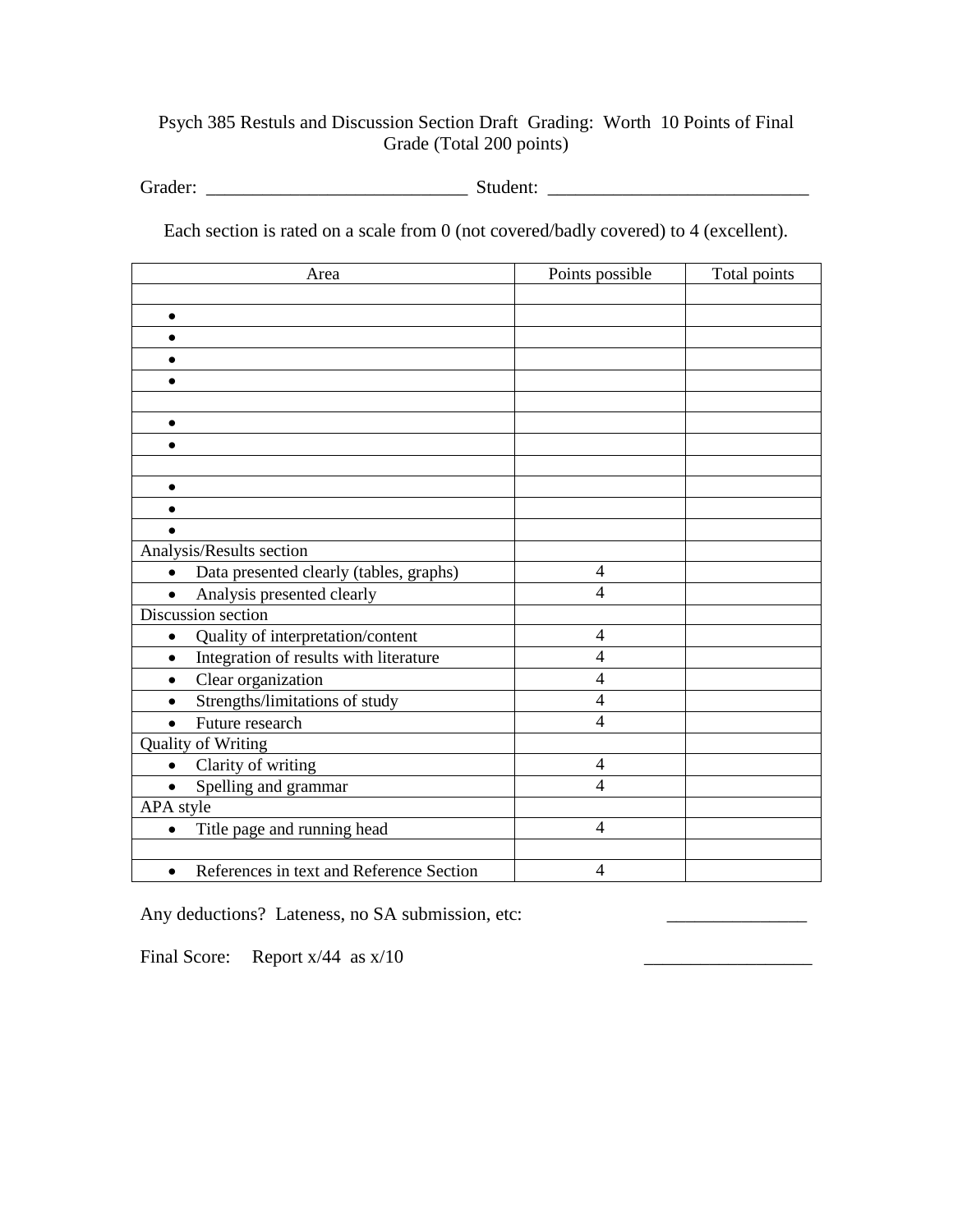Psych 385 Final Paper Grading: Worth 40 Points of Final Grade (Total 200 points)

Grader: \_\_\_\_\_\_\_\_\_\_\_\_\_\_\_\_\_\_\_\_\_\_\_\_\_\_\_\_ Student:

Each section is rated on a scale from 0 (not covered/badly covered) to 4 (excellent).

| Area                                                  | Points possible          | Total points |
|-------------------------------------------------------|--------------------------|--------------|
| <b>Introduction/Literature Review</b>                 |                          |              |
| Quality of content                                    | 4                        |              |
| Clear organization<br>$\bullet$                       | $\overline{4}$           |              |
| Integration of articles                               | $\overline{4}$           |              |
| Importance of topic                                   | $\overline{4}$           |              |
| Goal/measurable objective                             |                          |              |
| Clearly stated                                        | $\overline{4}$           |              |
| Concrete and measurable                               | $\overline{4}$           |              |
| Methods section                                       |                          |              |
| Participants                                          | 4                        |              |
| Procedures                                            | $\overline{4}$           |              |
| <b>Measures</b>                                       | $\overline{4}$           |              |
| Analysis/Results section                              |                          |              |
| Data presented clearly (tables, graphs)<br>$\bullet$  | 4                        |              |
| Analysis presented clearly                            | $\overline{4}$           |              |
| Discussion section                                    |                          |              |
| Quality of interpretation/content                     | $\overline{\mathcal{A}}$ |              |
| Integration of results with literature<br>$\bullet$   | $\overline{4}$           |              |
| Clear organization<br>$\bullet$                       | $\overline{4}$           |              |
| Strengths/limitations of study                        | 4                        |              |
| Future research                                       | 4                        |              |
| <b>Quality of Writing</b>                             |                          |              |
| Clarity of writing<br>$\bullet$                       | 4                        |              |
| Spelling and grammar                                  | $\overline{\mathcal{A}}$ |              |
| APA style                                             |                          |              |
| Title page and running head                           | $\overline{4}$           |              |
|                                                       |                          |              |
| References in text and Reference Section<br>$\bullet$ | 4                        |              |

Any deductions? Lateness, no SA submission, etc:

Final Score: Report x/80 as x/40

\_\_\_\_\_\_\_\_\_\_\_\_\_\_\_

\_\_\_\_\_\_\_\_\_\_\_\_\_\_\_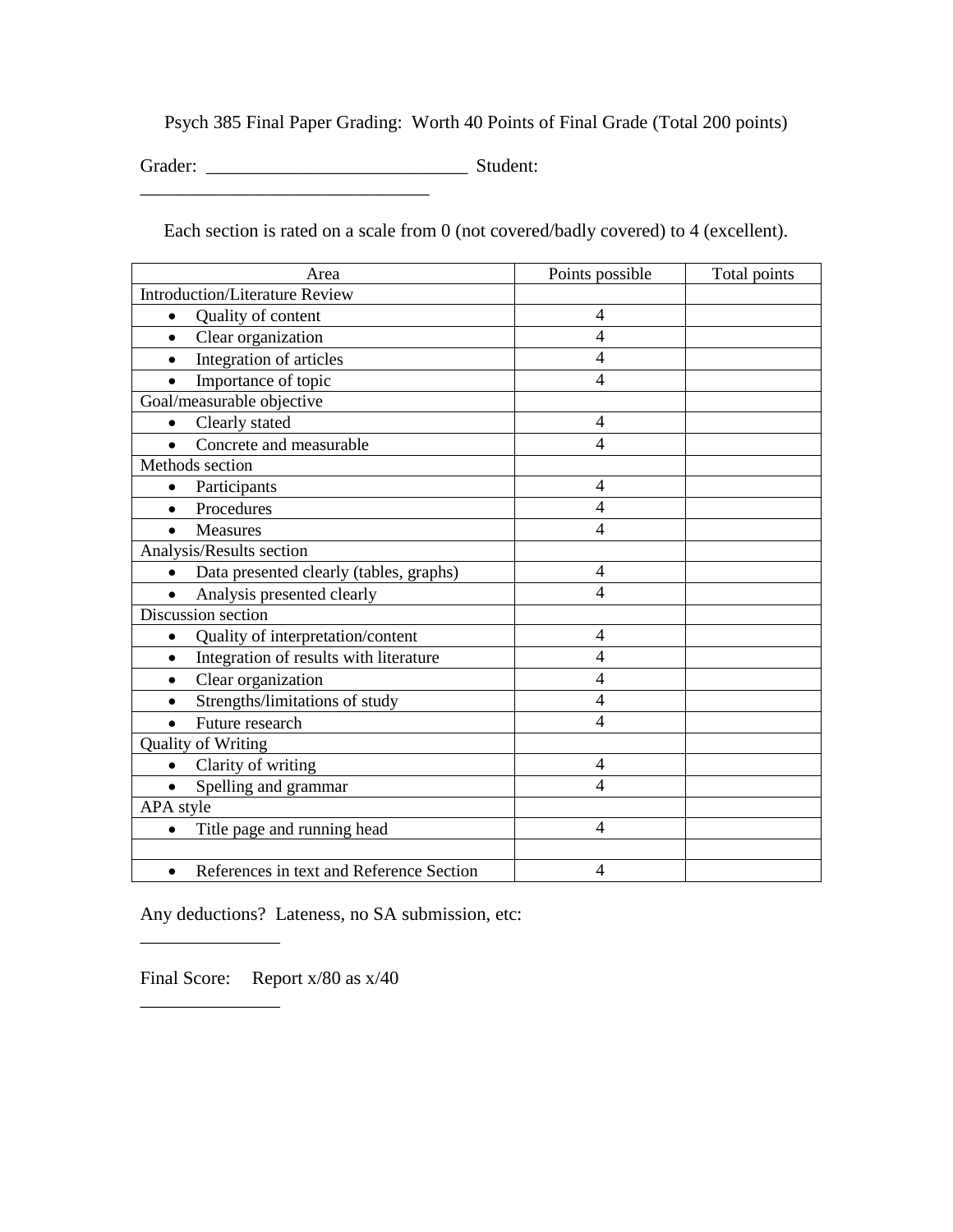**385 Feedback Form Grading for Presentations \_\_\_\_\_\_\_\_\_\_\_of 30**

**Quality of knowledge**

**Literature reviewed/choice of most important information \_\_\_\_\_\_\_\_\_\_\_of 8**

**Notes on Group**

**Notes on each presenter**

**Examples**

**Integration of experiences/data from sites as examples of the content**  being taught\_\_\_\_\_\_\_\_\_\_\_of 4

**Notes on Group**

**Notes on each presenter**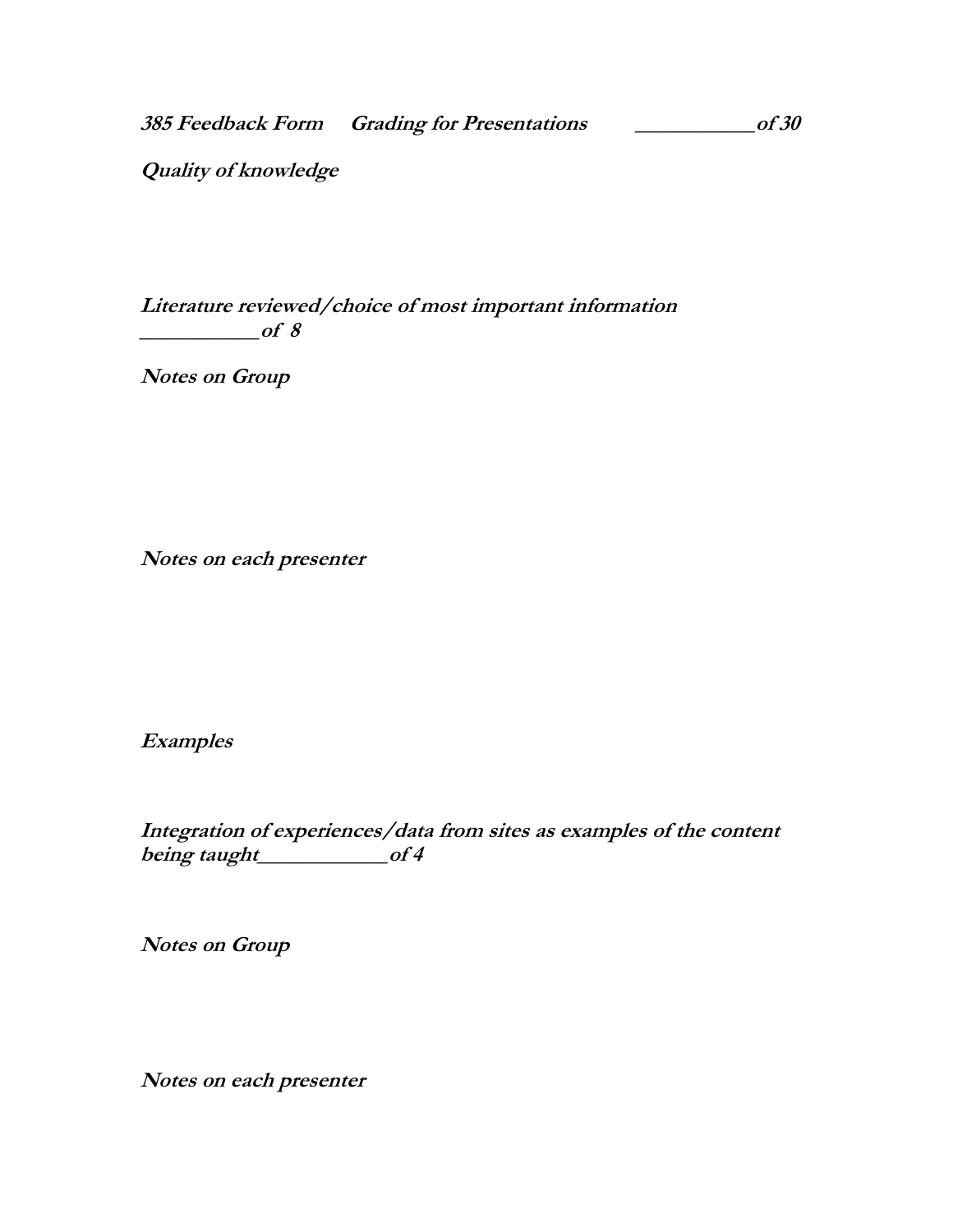**Delivery**

**Quality of Presentation Skills\_\_\_\_\_\_\_\_\_\_\_\_of 8**

**Visuals\_\_\_\_\_\_\_\_\_\_\_\_\_\_of 4**

**Notes on Group**

**Notes on each presenter**

**Synergy of entire Group\_\_\_\_\_\_\_\_\_\_\_\_\_\_\_\_\_\_\_\_of 6**

**Notes on Group**

**Notes on each presenter**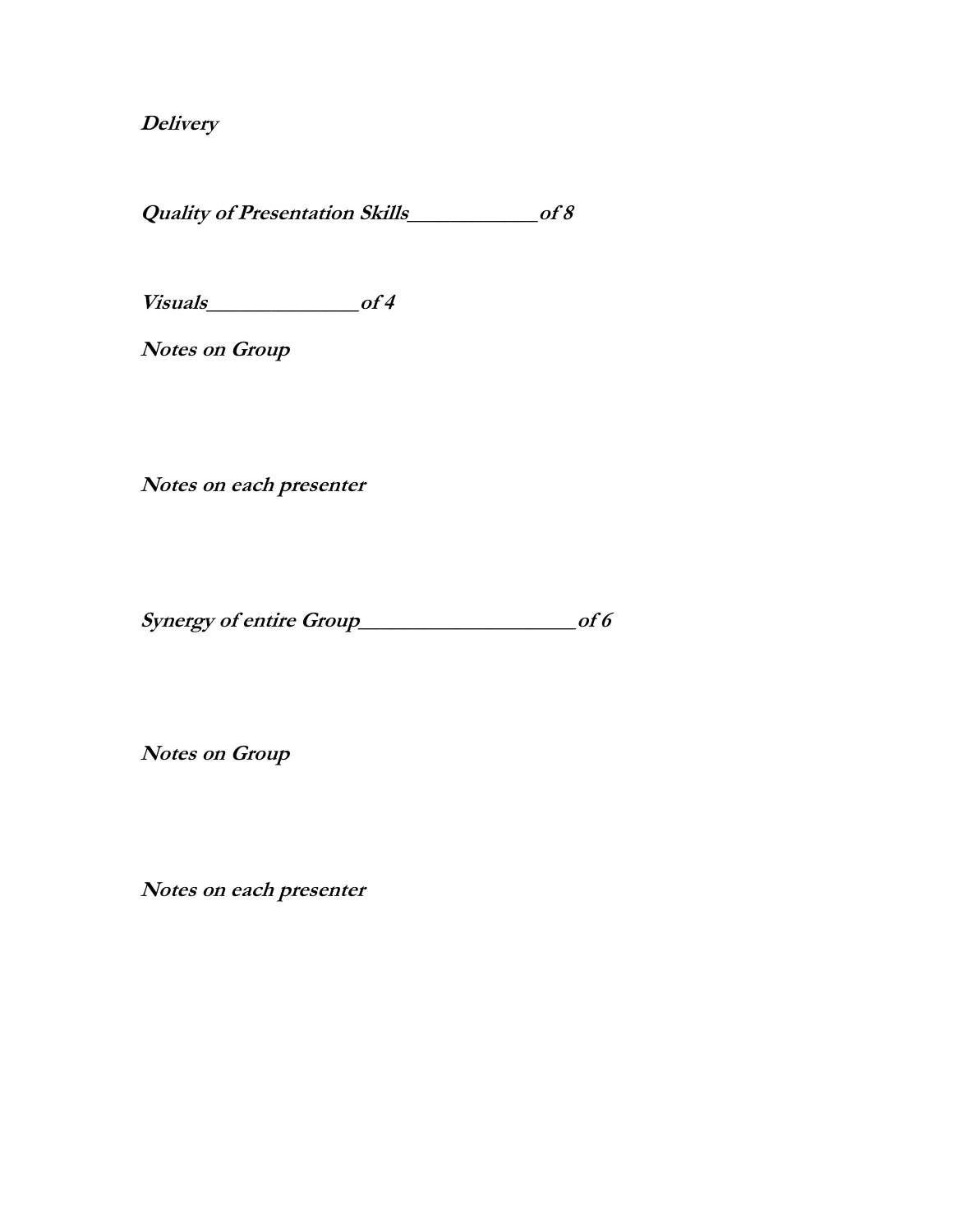#### UIC Department of Psychology **Kathryn L. Engel, Lecturer**

#### **Psychology 385: Fieldwork in Psychology Final Supervisor Evaluation**

Thanks you for your expertise and time training our students. I have tried to keep the paperwork for our final evaluation to a minimum in order to not increase the burden of training time. I would always appreciate more feedback than the form asks for any time at your convenience. Please return this form to me via the student in an envelope with the back seal signed, or, by fax at 312-413-4122.

#### **Overall Ratings:**

Each year I collect this data and we summarize it every year for the department. Please use the following anchors:

1=among the worst 2= below average 3=average 4=above average 5=among the best

I would like you to compare this student both to other UIC students you have had, so the first rating compares them to their UIC peers.

The second rating compares them to all other undergraduate students including those from other universities that you have had in training. We are interested in how well we train the students we send to you and how they compare to others. So, if they are better than other undergrads the second number would be higher. The same as others, the same numbers, and, if this student was lower than students from other programs the second number would be lower.

Overall level of competence achieved by the end of training

UIC undergrads\_\_\_\_\_\_\_ all undergrads you have trained\_\_\_\_\_

Overall level of receptiveness to supervision

UIC undergrads\_\_\_\_\_\_\_ all undergrads\_\_\_\_\_\_

Would you hire this student if you had an opening  $Y / N$ 

Have you hired this student  $Y/N$ 

Please describe the professional deportment of the student, (client relationships, ethics, responsibility, receptiveness to feedback and supervision):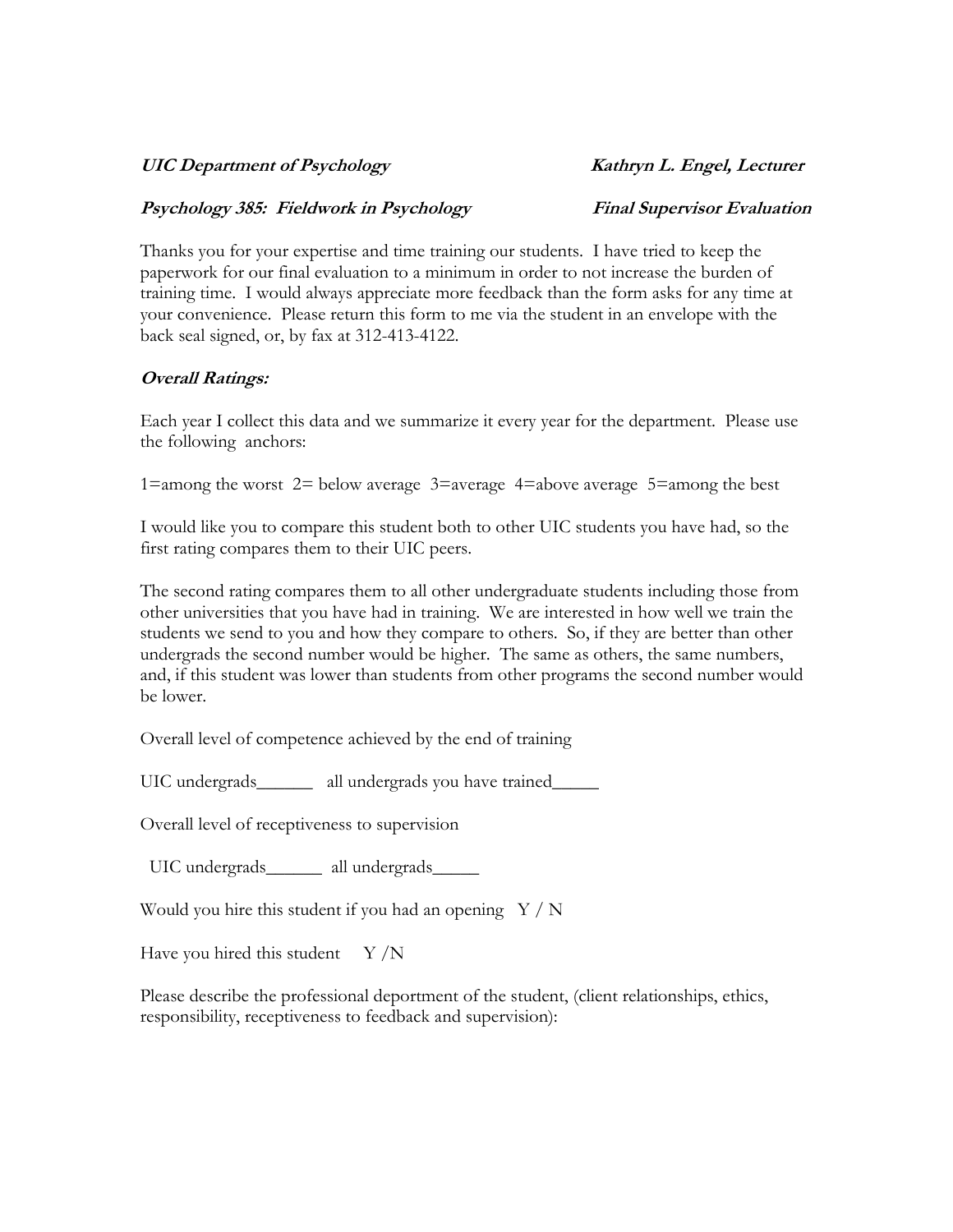Please describe the overall level of skills obtained by the student during the internship. You may include descriptions of improvement, please specify the final level of mastery attained.

Please specify any recommendations and/or concerns you have about this student continuing in the field.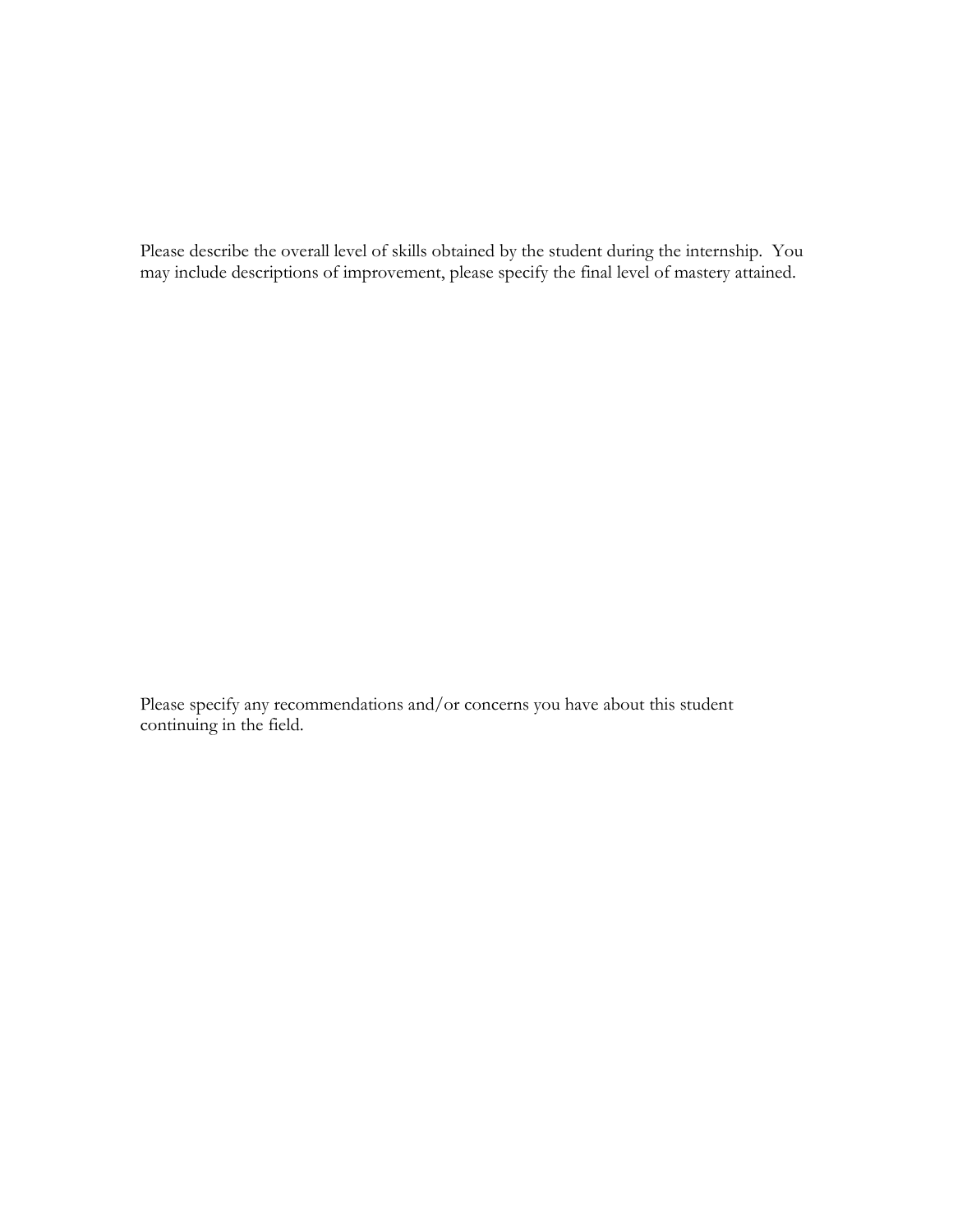This student will have completed their 120 hours (minimum) on \_\_\_\_\_\_\_\_\_\_\_\_(date). You can have the student track their hours in a manner consistent with employment record keeping at your site.

Please do not hesitate to contact me with more information. Please feel free to e-mail me at any time at **engel@uic.edu** or call at (312) 413-0456. I would like to know about any concerns or problems immediately throughout the semester and not just at the time of the final evaluation.

Return forms are in an envelope given to the student with your signature across the back seal, or, by fax to me at (312) 413-4122. E-mail is not secure for grading and this is the form I told you were are moving to a secure website.

(Late forms must be received by **Friday of Finals Week if students are still completing their 120 hours during finals week** for grades to be turned in on time.)

**\_\_\_\_\_\_\_\_\_\_\_\_\_\_\_\_\_\_\_\_\_\_\_\_\_\_\_\_\_ Kathryn L. Engel, M.A.**

**Director of Undergraduate Internships**

 **Lecturer**

 **Department of Psychology**

**\_\_\_\_\_\_\_\_\_\_\_\_\_\_\_\_\_\_\_\_\_\_\_\_\_\_\_\_\_ University of Illinois at Chicago**

**Supervisor Signature**

**Supervisor Contact (e-mail and phone)**

**Student Name**

**Final Comments, you may also attach a letter or send me an e-mail a[t engel@uic.edu](mailto:engel@uic.edu)**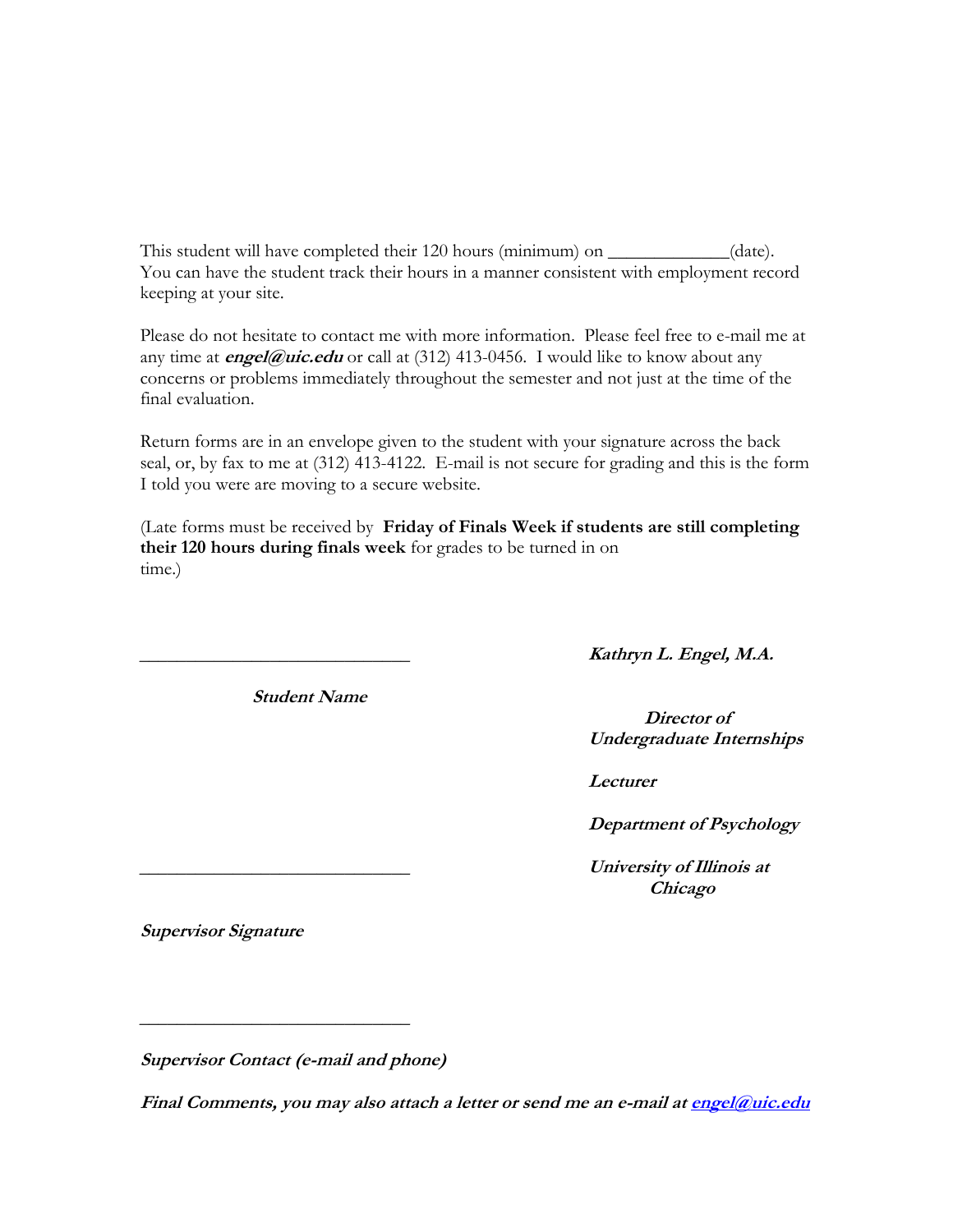## **Your Name**

**\_\_\_\_\_\_\_\_\_\_\_\_\_\_\_\_\_\_\_\_ Site\_\_\_\_\_\_\_\_\_\_\_\_\_\_\_\_\_\_\_\_\_\_**

## **List the three best aspects of your site**

| 2) |  |  |  |
|----|--|--|--|
| 3) |  |  |  |

**List the three aspects of your site that need most improvement**

**1) 2)**

**1)**

**3)**

## **The training at my site was:**

| <i>very chaotic</i><br>structured |  | typical agency | verv |  |
|-----------------------------------|--|----------------|------|--|
|                                   |  |                |      |  |